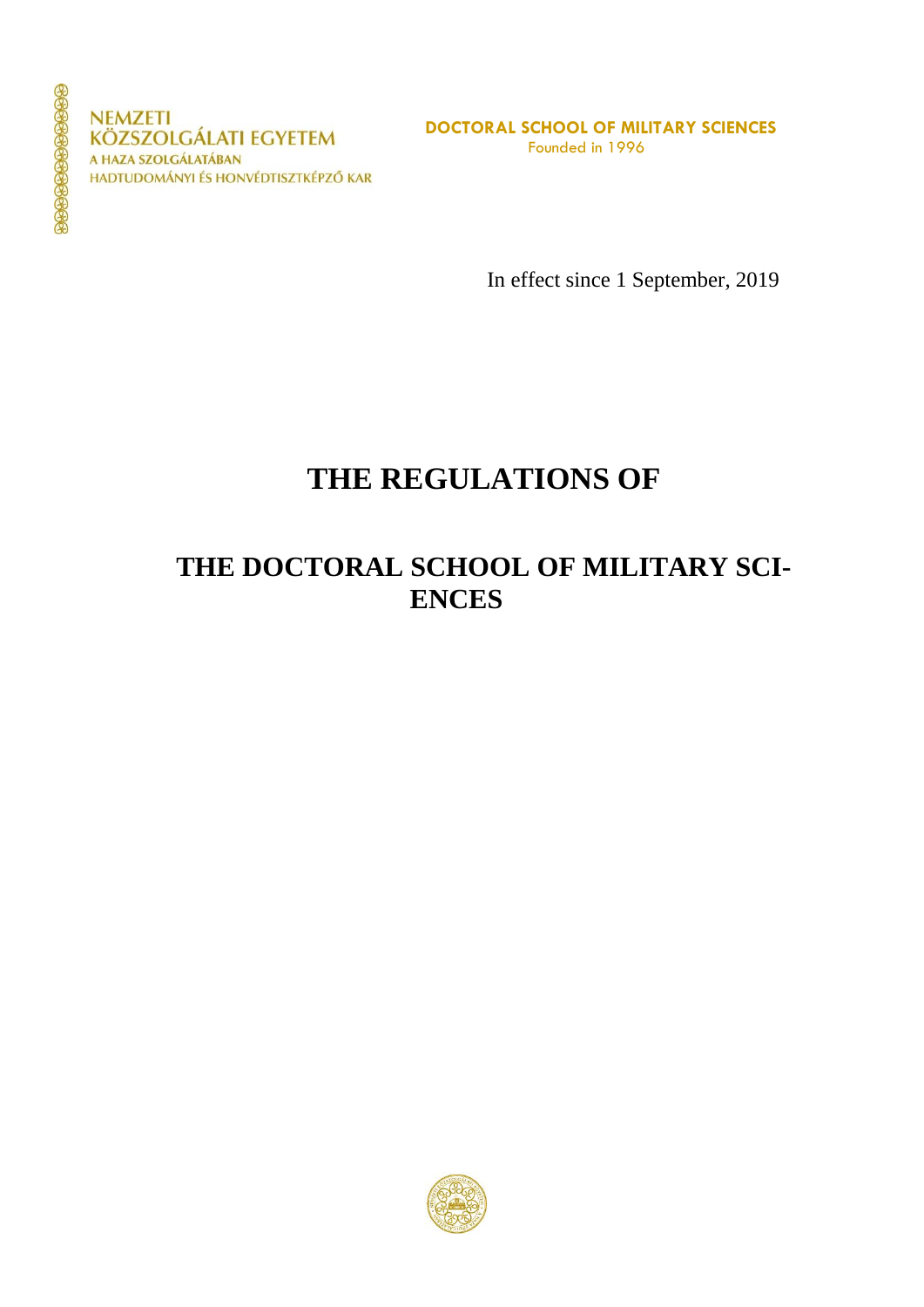### **TABLE OF CONTENTS**

| <b>CHAPTER III STRUCTURE AND BOARDS OF THE DOCTORAL SCHOOL OF</b>                                                     |
|-----------------------------------------------------------------------------------------------------------------------|
| CHAPTER IV BOARDS, HEAD, CORE MEMBER, STAFF, LECTURER,<br>SUPERVISOR AND LEADER OF RESEARCH AREA OF THE DSMS9         |
| CHAPTER V RIGHTS AND OBLIGATIONS OF DOCTORAL STUDENTS,<br>STUDENTS ON INDIVIDUAL TRAINING AND DOCTORAL CANDIDATES  18 |
| <b>CHAPTER VI APPLICATION AND TRAINING SYSTEM OF THE DSMS  20</b>                                                     |
| <b>CHAPTER VII FINANCE AND QUALITY ASSURANCE OF THE DSMS 30</b>                                                       |
| <b>CHAPTER VIII RELATIONS AND COOPERATION RULES OF THE DSMS31</b>                                                     |
|                                                                                                                       |
| <b>ANNEXES</b>                                                                                                        |
| BA! A KÖNYVJELZŐ NEM LÉTEZIK.                                                                                         |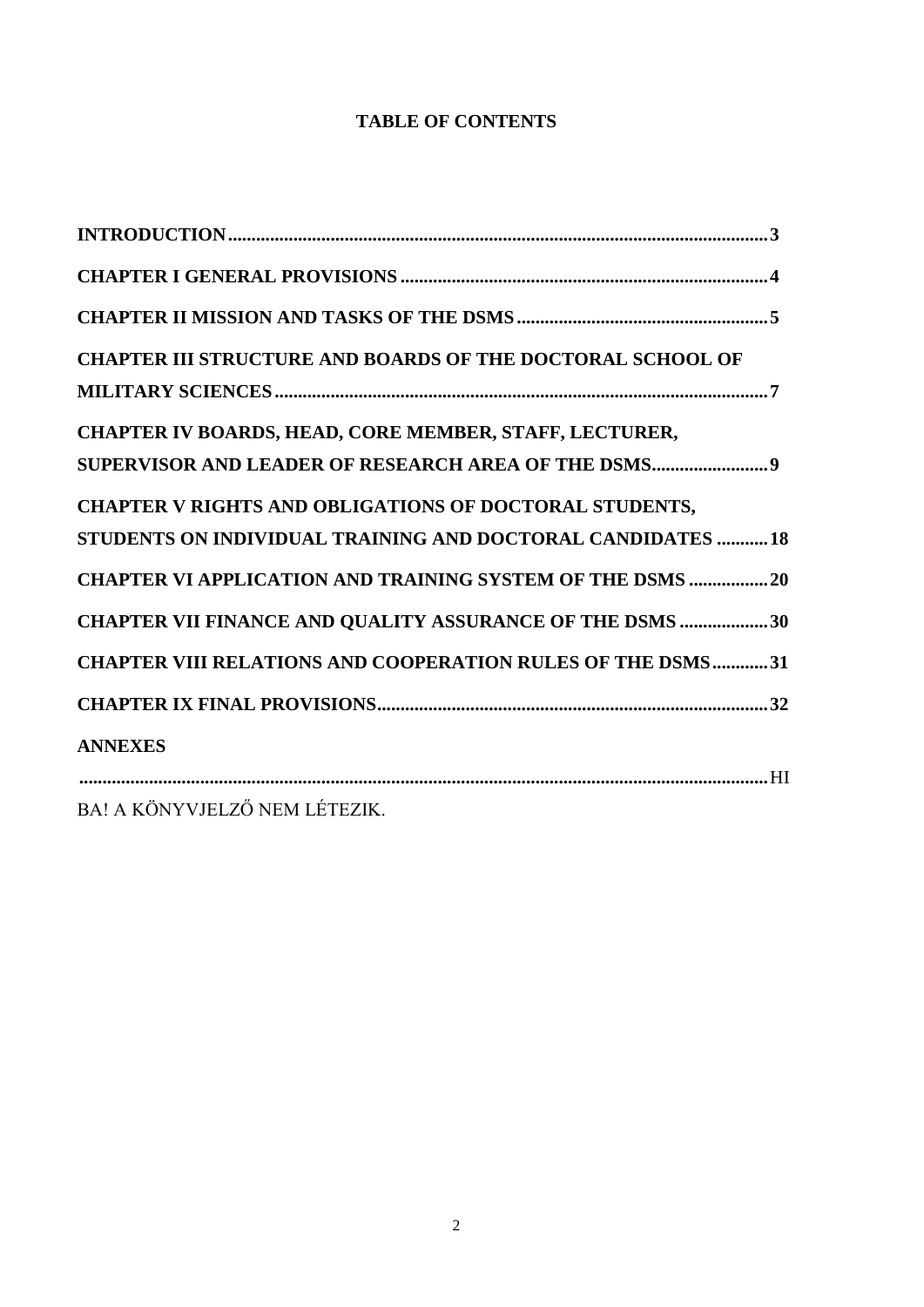### **INTRODUCTION**

- <span id="page-2-0"></span>(1) The Regulations of the Doctoral School of Military Sciences (hereinafter: DSMS) are determined in compliance with Act CCIV of 2011 on National Higher Education defining doctoral schools and doctoral procedures; Government Decree 387/2012 (XII.19.) on Habilitation; Resolution 2016/6/V/1 of the Hungarian Accreditation Committee (hereinafter: HAC): Guidance on the establishment application of doctoral schools and on the updating of data of operating ones; Academic and Examination Regulations of the National University of Public Service as well as the Doctoral and Habilitation Regulations of the National University of Public Service.
- (2) The DSMS is an organizational unit of the University, accredited by HAC and has been established to facilitate the acquisition of the ability to perform independent scientific research activities and to set up an organised framework in preparation to obtain a PhD degree.
- (3) The Regulations of the Doctoral School of Military Sciences comprises of the roles and responsibilities of the head of the doctoral school, the secretary, the scientific desk officers, lecturers, scientific researchers and doctoral students. Furthermore, the Regulations also define the guideline of the doctoral procedure.
- (4) In matters not covered by the Regulations of the DSMS, the provisions of the Doctoral and Habilitation Regulations of NUPS shall prevail.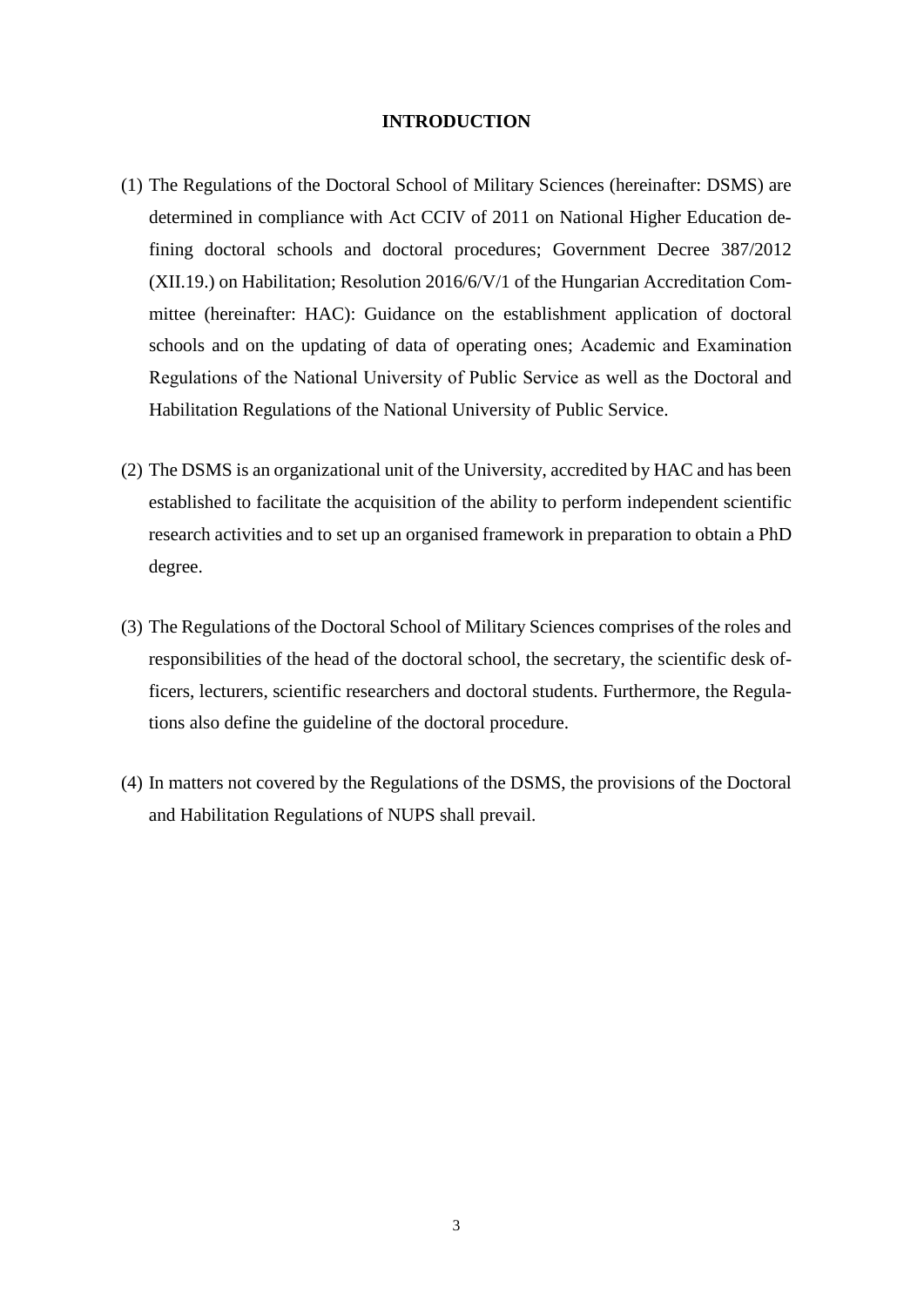### **Chapter I GENERAL PROVISIONS**

#### **Section 1**

<span id="page-3-0"></span>(1) Name: Doctoral School of Military Sciences

- (2) Address: H-1101 Budapest, Hungária krt. 9-11. Building "A", Floor 4 Postal address: 1581. Budapest, Pf.: 15. Phone: Ministry of Defence: 29166, city number: 432-9065
- (3) Established in: 1996

Date of accreditation: 22 February, 2002. Accreditation number: D132

(4) The name of the Doctoral School in foreign languages:

English: Doctoral School of Military Sciences French: Ecole de Doctorat des Sciences Militaires German: Doktorandenausbildung der Militärwissenschaften Russian: Докторская Школа Военных Наүк

- (5) The Rector of NUPS oversees the operation of the Doctoral School of Military Sciences. The doctoral school is led by the head of the school, with the involvement of the scientific secretary. The leadership is also taking into account the decisions of the Doctoral Council of the Discipline (hereinafter referred to as DCD).
- (6) The operation and the further tasks of the doctoral school are determined in the Doctoral and Habilitation Regulations of the University.

#### **Section 2**

(1) In order to establish a doctoral school, the University must submit an application to the Senate. The Senate shall decide on the termination of the doctoral school following the initiative of the University Doctoral and Habilitation Council (hereinafter referred to as UDHC) or the Rector. Prior to initiating the termination of the doctoral school, the Rector should consult with the University Doctoral and Habilitation Council. Following the decision of the Senate, the Rector may request the data modification of the DSMS at the Educational Authority. Additional regulations about the establishment of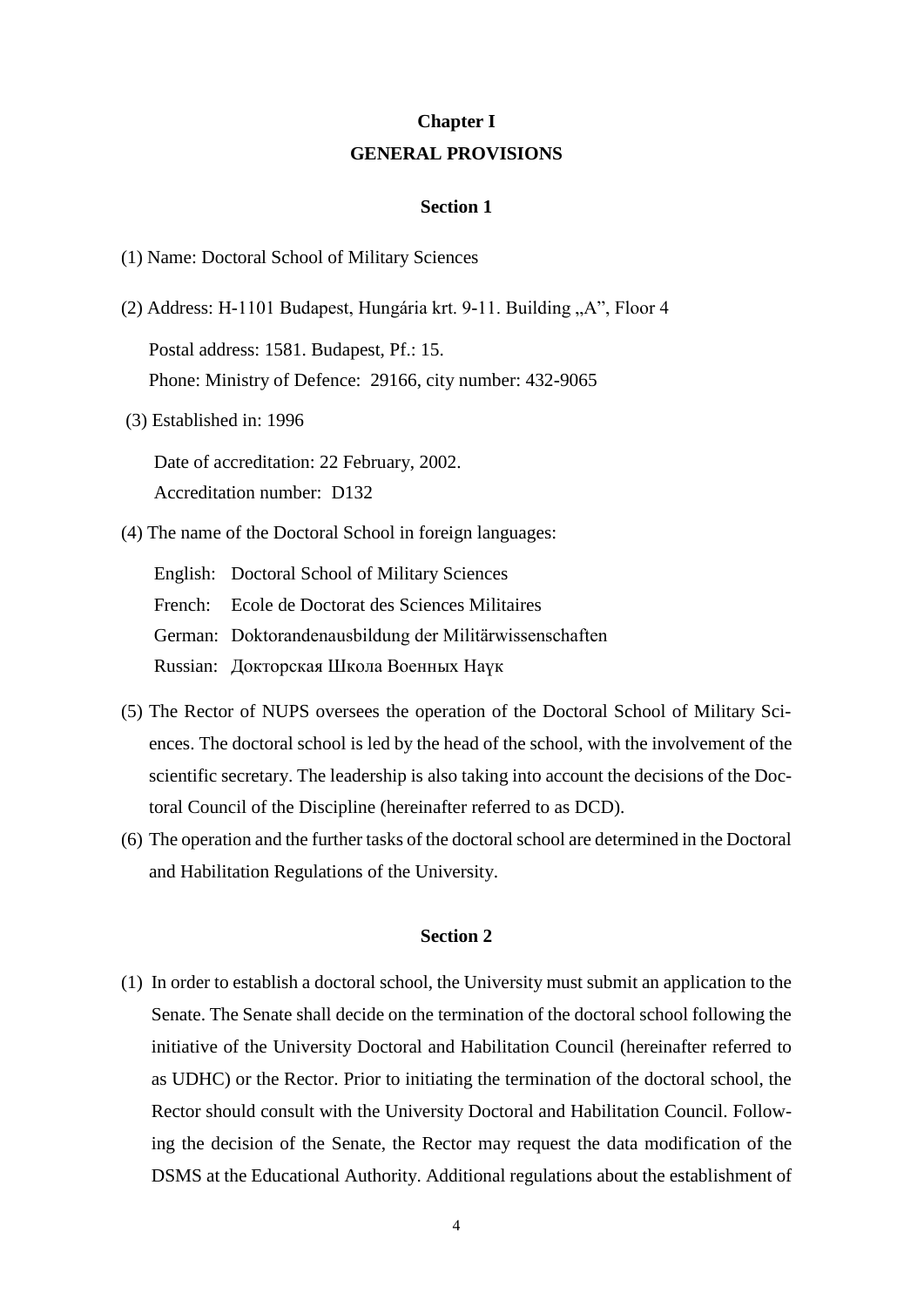a doctoral school are defined in Section 13 of the Doctoral and Habilitation Regulations of the University.

<span id="page-4-0"></span>(2) The Regulations of the Doctoral School are considered as the statute.

### **Chapter II MISSION AND TASKS OF THE DSMS**

## **Section 3 Mission and tasks of the DSMS**

- (1) The purpose of the Doctoral School of Military Sciences is to organize and manage the preparation of doctoral students and students on individual training programme to obtain their doctoral degree (PhD) in the field of military sciences.
- (2) The training programme at the DSMS is elaborated in cooperation with the faculties, institutes, departments and other organizational units of the university. In order to provide high quality educational and research programme, the university may involve - in compliance with the HAC regulations - external experts with doctoral degree from other universities, military units or research institutes.
- (3) Tasks of the doctoral school:
- a) review, compile and submit the research topics announced by supervisors for approval to the DCD;
- b) prepare, organize, facilitate the admission interviews and notify the applicants about the interview date; following the decision of the DCD, nominate and notify the selection committee members;
- c) elaborate the structure and documents of organized doctoral programmes;
- d) prepare and publish the handout of the training programme;
- e) support the administrative work of doctoral students;
- f) manage, support and administrate the academic matters of doctoral students and students in individual preparation in the NEPTUN Education System;
- g) issue certificates (student status, copy of markbook/e-markbook);
- h) execute financial and administrative tasks related to the training programme and the doctoral procedure;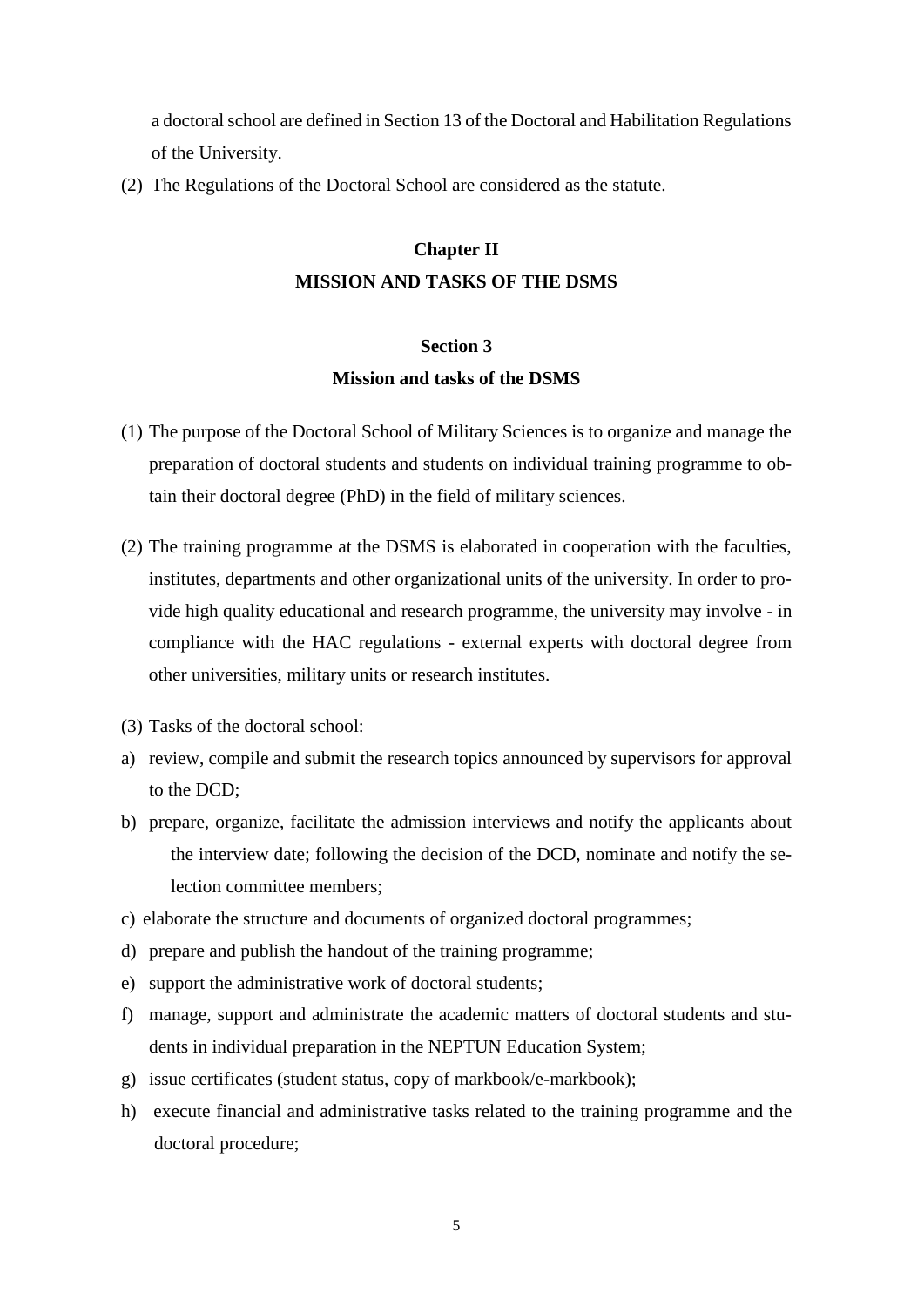- i) oversee the preparation of the four-year individual study and research programme as well as the study and research plan for each semester; keep a copy of the plans;
- j) prepare and arrange the comprehensive examination;
- k) update the markbook and documents of doctoral students;
- l) collect and accept the handouts from the students each semester including the reports of supervisors as well;
- m) prepare proposals for the DCD and UDHC sessions;
- n) coordinate and manage the activities of research areas;
- o) make reports on the activities of the Doctoral School;
- p) send notice to the person concerned about the decisions of the DCD;
- q) keep the website of the doctoral school updated;
- r) issue the absolutorium;
- s) actively participate in the doctoral procedure;
- t) organize scientific conferences;
- u) arranges exam, deal with preliminary defence and doctoral procedure with the exception of tasks defined in Section 19, Paragraph (2), Point b) of the Doctoral and Habilitation Regulations;
- v) cooperates with departments and institutes regarding the doctoral training and research;
- w)more details can be found in Section 15, Paragraph (3) of the Doctoral and Habilitation Regulations of the University (DHR).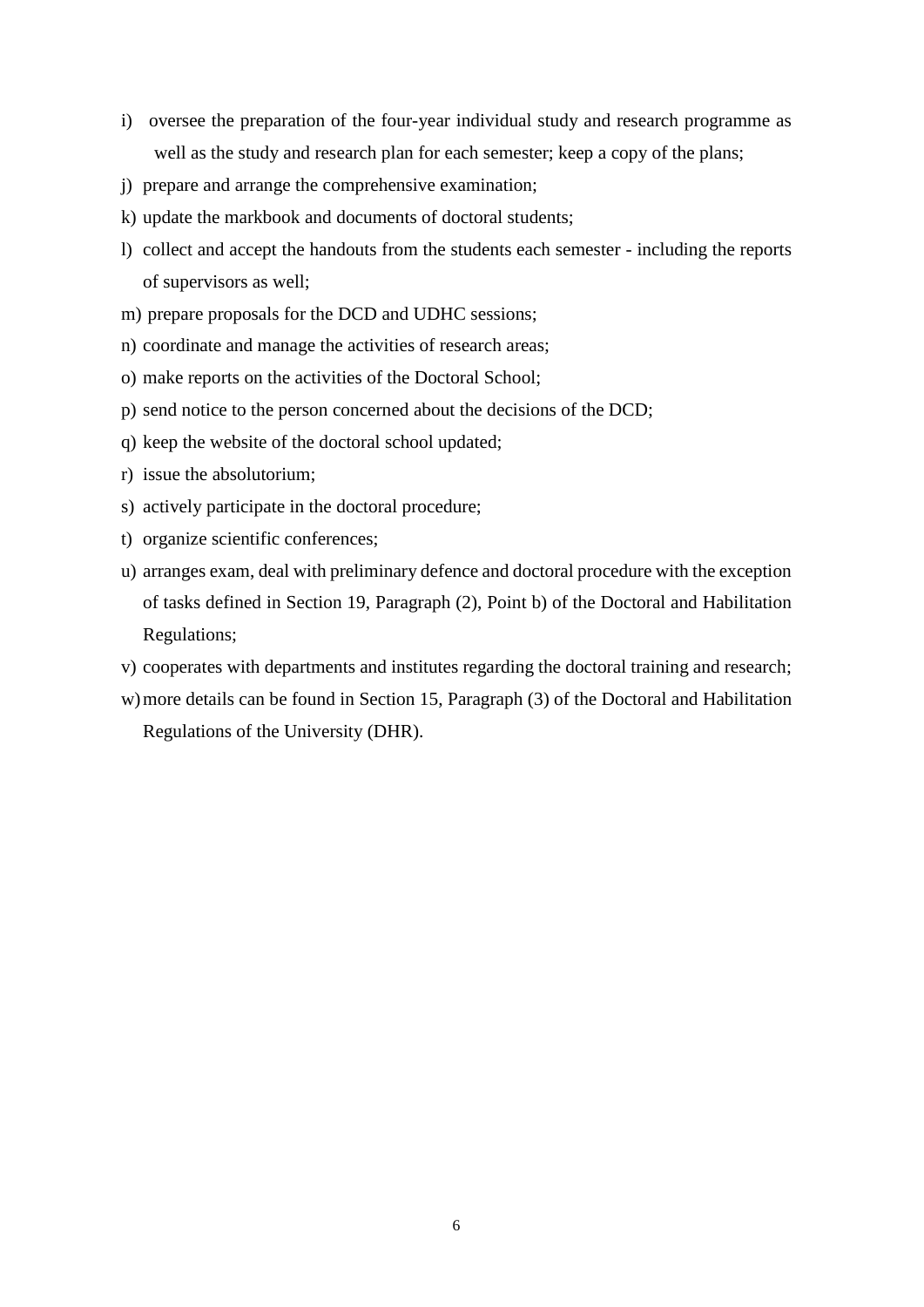# <span id="page-6-0"></span>**CHAPTER III STRUCTURE AND BOARDS OF THE DOCTORAL SCHOOL OF MILITARY SCIENCES**

### **Section 4 Structure of the Doctoral School**

- (1) The educational, research and further administrative activities of the DSMS are managed by leading teachers with academic degree who are full-time employees at other departments of the university (head of the doctoral school, scientific secretary, quality assurance officer). An exception to this are the educational officers who are employed by the Dean's Office of the Faculty.
- (2) Head of the doctoral school and the staff members:

The head of the doctoral school may be a core member of the DSMS who is a full-time university lecturer and holds the title of Doctor of the Hungarian Academy of Sciences. The DCD is chaired by the head of the DS.

Direct staff of the head of the DSMS:

- a) scientific secretary;
- b) scientific desk officers;
- c) deputy secretary responsible for quality assurance.

Other staff and leaders of the DSMS:

- a) Doctoral Council of the Discipline;
- b) core members of the DS;
- c) heads of research areas;
- d) lecturers of the DS;
- e) supervisors of the DS;
- (3) The doctoral school includes seven research areas and each research area is managed by their leader.
	- a) Research areas of the DSMS:
		- 1. Security studies;
		- 2. Social aspects of defence studies;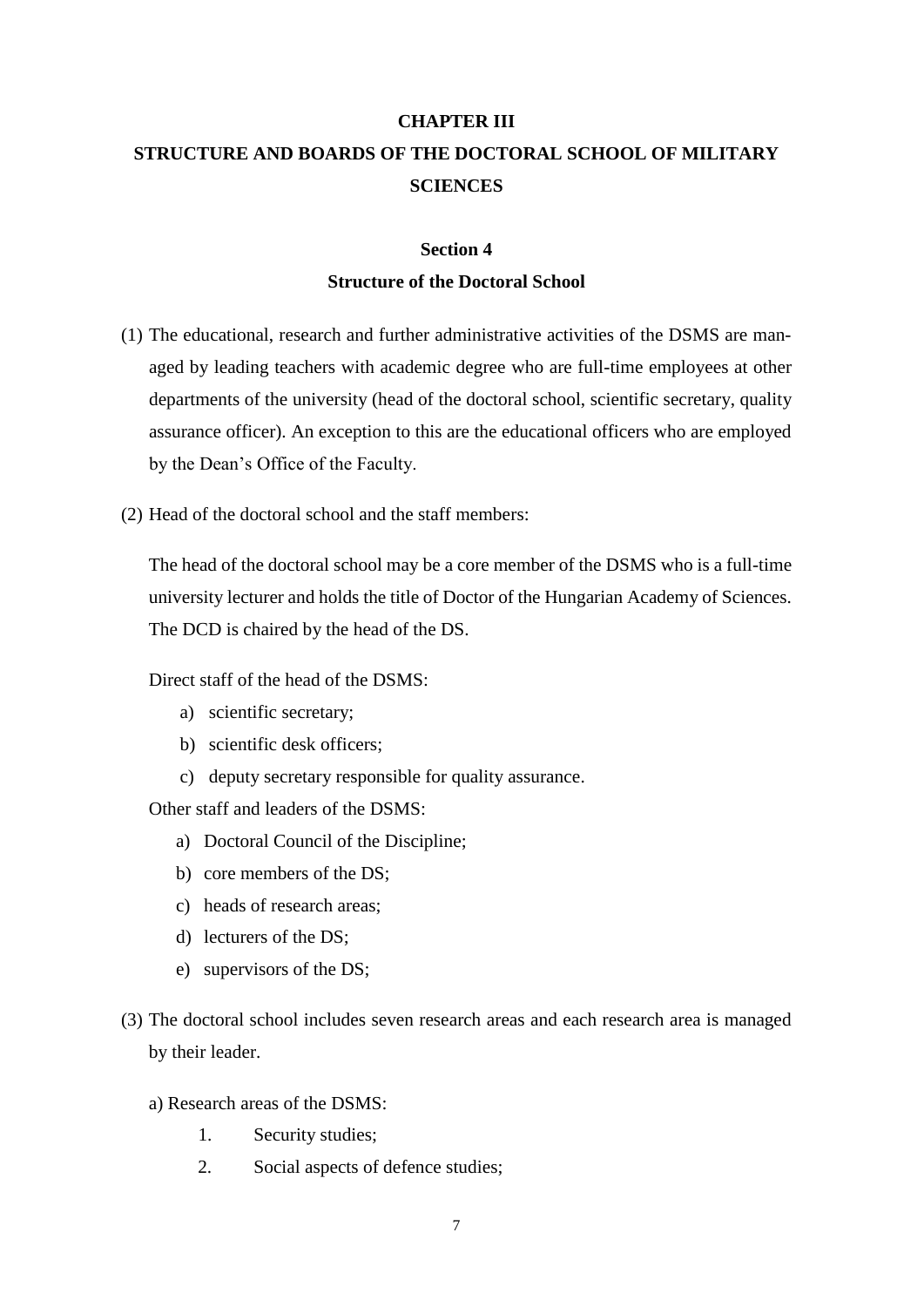- 3. General military theory;
- 4. Theory of military science;
- 5. Defence logistics, defense administration és defence economics;
- 6. National security;
- 7. Theory of defence IT and communication.

b) Conditions to establish a research area:

A new research area may be established within the Doctoral School if on the one hand side, it has a sufficient number of lecturers with relevant publications, and on the other hand side, it has a training plan. The DCD is required to obtain the approval of the UDHC to create or terminate a research area. More details can be found in Section 14, Paragraph (1) of the Doctoral and Habilitation Regulations of the University (DHR).

### **Section 5 Boards of the Doctoral School**

- (1) Boards of the Doctoral School:
	- a) The Doctoral Council of the Discipline (hereinafter referred to as DCD);
	- b) Council of Heads of Research Area;
- (2) The Doctoral Council of the Discipline is the highest governing body of the Doctoral School of Military Sciences.
- (3) The operation of the DSMS may be assisted by temporary and specific committees. These committees cease to exist once the members present the activities completed to the DCD and the DCD accepts the report(s).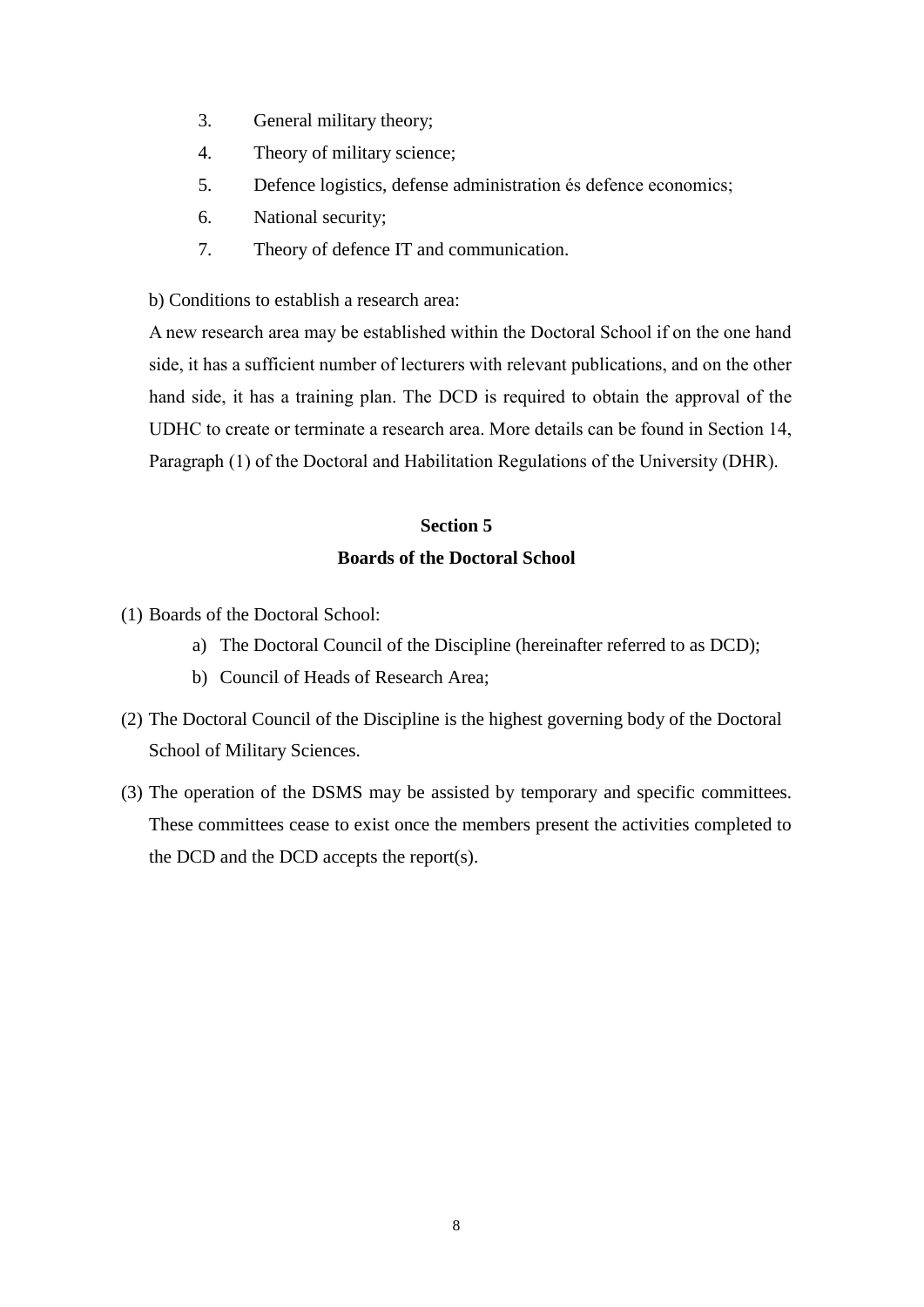# <span id="page-8-0"></span>**CHAPTER IV BOARDS, HEAD, CORE MEMBER, STAFF, LECTURER, SUPERVISOR AND LEADER OF RESEARCH AREA OF THE DSMS**

### **Section 6 Doctoral Council of the Discipline**

- (1) The chair of the Doctoral Council of the Discipline is the head of the doctoral school. The DCD assists the head of the doctoral school in professional matters. The head of the doctoral school, the core members and four external members are full members with voting rights. The dean of the Faculty of Military Sciences and Officer Training or the representative of the dean (vice-dean for science), the secretary of the DCD, the quality assurance officer, the leaders of research areas as well as the doctoral student representatives are members with consultation rights. Administrative activites of the DCD are handled by the scientific secretary of the doctoral school. The DCD shall meet regularly - generally bimonthly - but preferably two weeks prior to the UDHC meeting.
- (2) Tasks and responsibilities of the Doctoral Council of the Discipline:
	- a) decide on research topics and supervisors for doctoral programmes;
	- b) prepare the discipline specific part of the doctoral training plan;
	- c) decide on the lecturers;
	- d) decide on approval of unpublished individual research topics;
	- e) decide on the principles, frameworks of the work of the supervisors and determine the tasks of the supervisors during and after the programmes of doctoral students;
	- f) appoint members of the doctoral selection committee;
	- g) decide on the admission of students;
	- h) decide on credit recognition;
	- i) decide on postponement (pausing), academic, disciplinary and examination matters of doctoral students, and termination of student status, if it is not automatically terminated;
	- j) decide on the dissertation topic of doctoral students and its title;
	- k) decide on requests for change of supervisor;
	- l) decide the requirements for a comprehensive examination;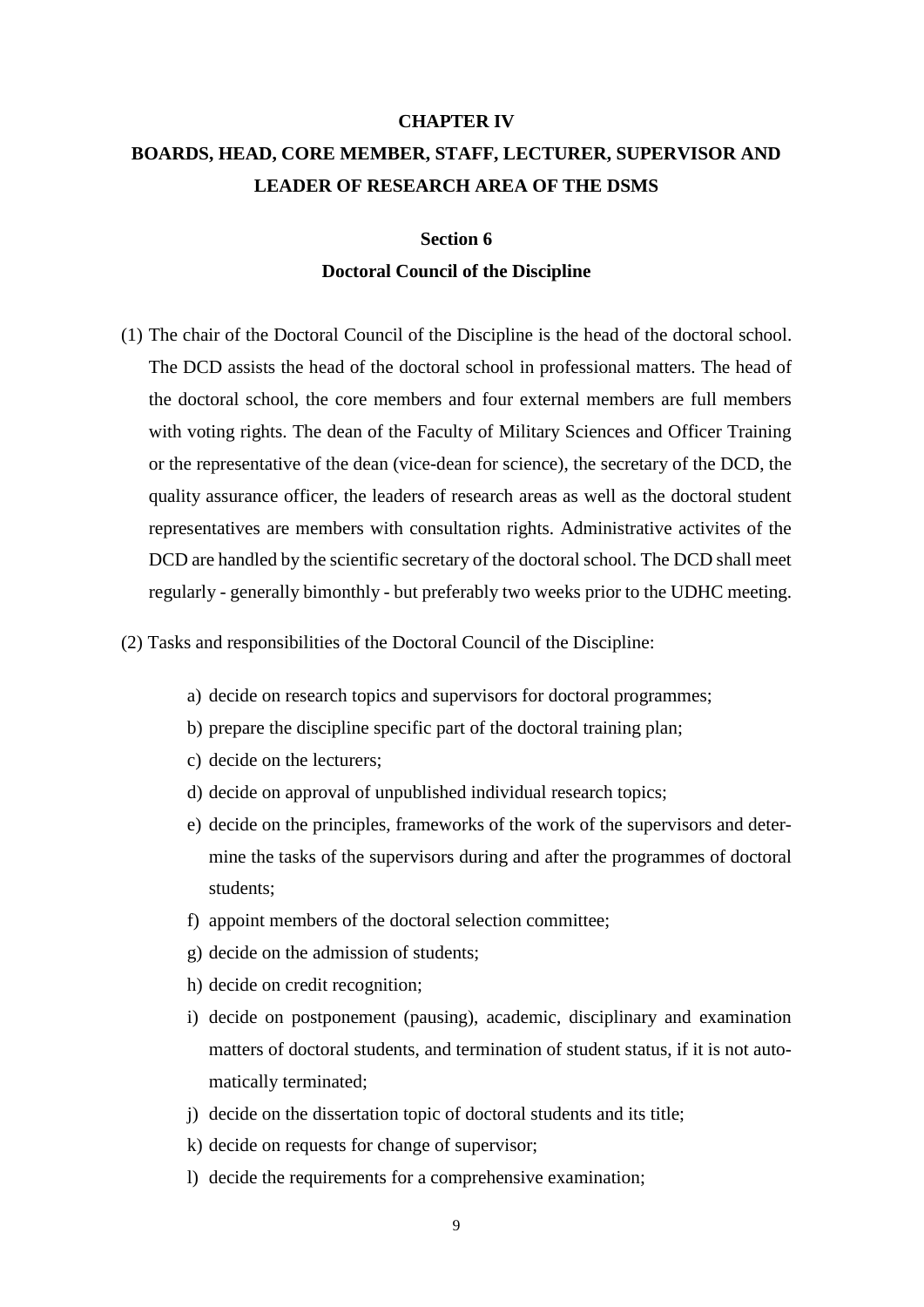m)decide on the admission of students for comprehensive examination;

- n) decide on the subjects of the comprehensive examination on the basis of the programmes plan, establish the comprehensive examination committee;
- o) decide to initiate the degree process;
- p) decide on the official reviewers of the doctoral thesis, appoint the members of the jury;
- q) decide on the application for closed defence on the basis of the opinion of the jury;
- r) make a recommendation to the UDHC on matters within its competence.

(3) The appeal forum for the Doctoral Council of the Discipline is the University Doctoral and Habilitation Council.

(4) More details of the competencies and tasks of the DCD are determined in Section 12 of the Doctoral and Habilitation Regulations of the University.

### **Section 7**

### **Council of Heads of Research Area (CHRA)**

- (1) The seven research areas of the DSMS are led by the heads of reseach area who compose the Council of Heads of Research Area. The chair of the CHRA is the head of the doctoral school. The members of the CHRA are meeting occasionally.
- (2) If necessary, it shall decide with consultation rights on:
	- a) consistency of research areas;
	- b) professional compliance of research topics;
	- c) proposing the Academic and Examination Regulations, Training programme and other documents.

If necessary, the DCD shall ask the CHRA for its approach in professional matters.

### **Section 8 Head of the Doctoral school**

(1) The head of the doctoral school may be a full-time university lecturer who holds the title of Doctor of the Hungarian Academy of Sciences. The head of the doctoral school shall be elected from the core members of the doctoral school, based on the proposal of the UDHC and the endorsement of the HAC. The head of the doctoral school is then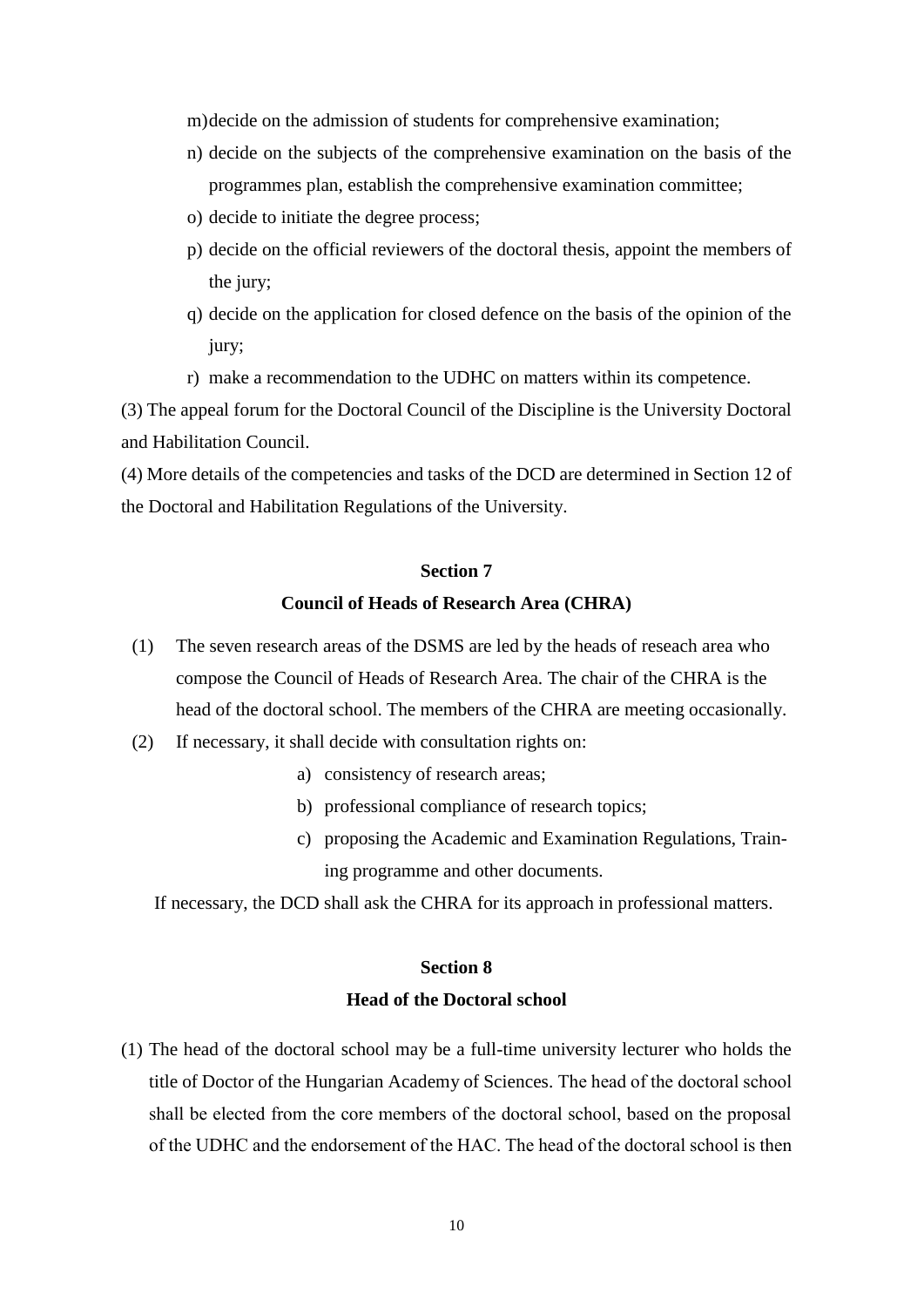appointed by the rector for a period not exceeding five years. This mandate can be extended several times.

- (2) Tasks of the head of the doctoral school:
	- a) coordinate doctoral programme;
	- b) ensure that the high quality scientific activities of the doctoral school, as well as the education are continuously maintained;
	- c) control the work of the doctoral school and execute the decisions made by the council;
	- d) harmonize and support high quality professional work;
	- e) represent the doctoral school;
	- f) direct and represent the operation of the doctoral school. Further details of the head of the doctoral school are defined in the Doctoral and Habilitation Regulations of the University.
- (3) The head of the doctoral school is directly assisted by heads of research fields, DCD members, scientific secretary, quality assurance officer and scientific officers.

### **Section 9**

### **Core members of the doctoral school**

- (1) A core member may be who
	- a. holds a scientific degree;
	- b. is engaged in continuous high-level scientific activity maintained in the databases of the Repository of Hungarian Scientific Works and the NDC in the discipline and research field of the doctoral school;
	- c. demonstrates the ability to lead doctoral students by supervising at least one doctoral student who obtains doctoral degree;
	- d. Fulfills the conditions of HAC core membership; is employed as a lecturer or research staff members at the university, full-time, in employment or as civil servant, who has marked this higher education institution for concerning the existence of operational requirements of higher education institutions, pursuant to Article 26 (3) of Act CCIV of 2011 on National Higher Education; (hereinafter referred to as NHE Act);
	- e. agrees to supervise doctoral students;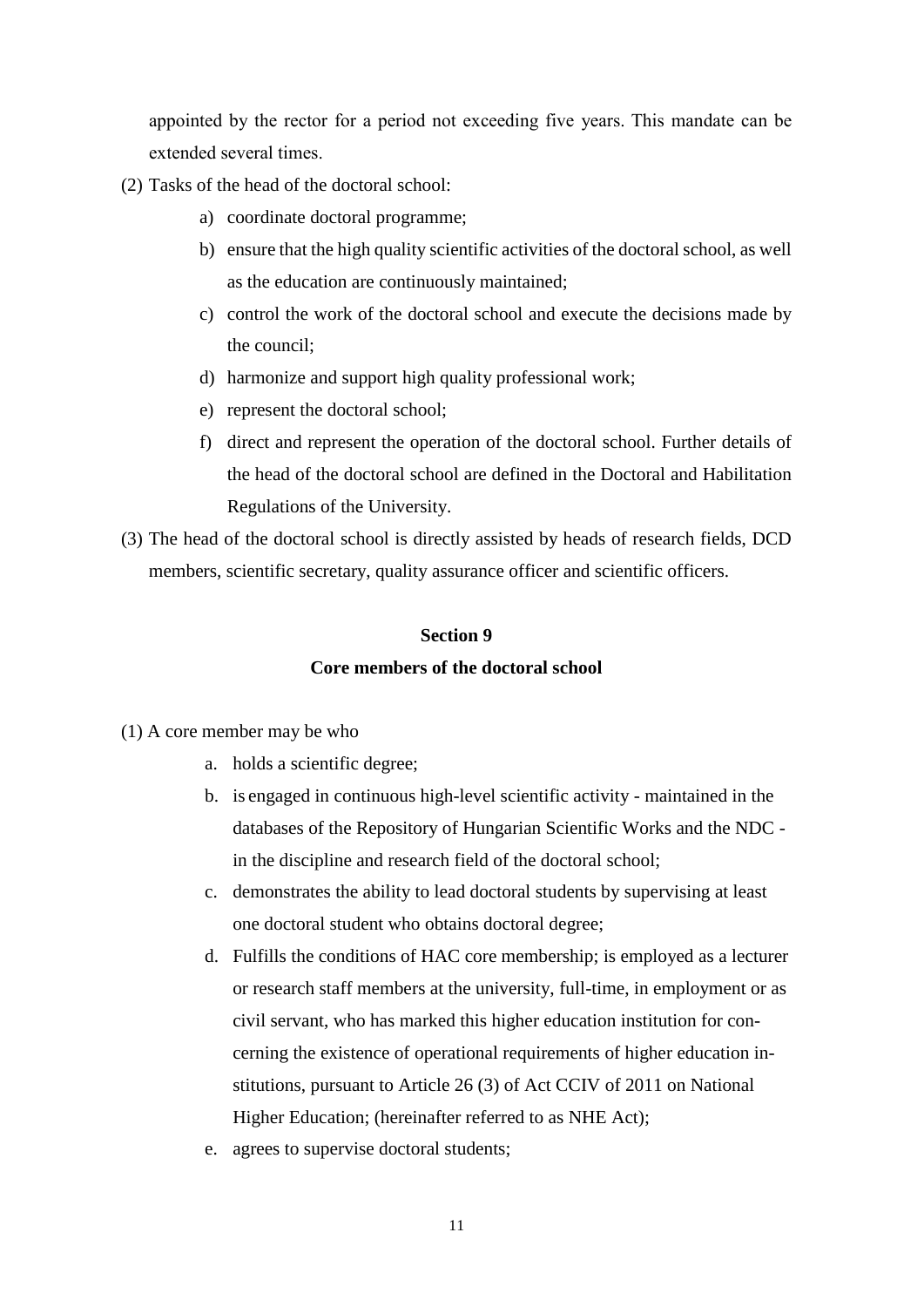f. Further requirements of core members are determined in Section 13 of the Doctoral and Habilitation Regulations of the University.

### **Section 10**

### **Scientific secretary**

- (1) The scientific secretary, who is a full-time university lecturer or associate professor, is nominated by the DCD, following the proposal of the head of the doctoral school. The mandate of the scientific secretary is five years. This period may be extended several times.
- (2) Tasks of the scientific secretary:
	- a) coordinate the training, organizational and educational activities of the doctoral school and is responsible for its quality;
	- b) consolidate and direct the planning, training and scientific research activities of the research areas;
	- c) participate in the preparation of documents;
	- d) steer the professional tasks of the educational officers;
	- e) fulfill the secretary role of the DCD;
	- f) prepare DCD meetings;
	- g) verify credit acceptance;
	- h) check the validity of issuing the absolutorium;
	- i) oversee the conduct of preliminary defence;
	- j) keep the website of the doctoral school updated;
	- k) prepare documentations in accordance with the guidance of the head of the doctoral school.

### **Section 11**

### **Deputy secretary responsible for quality assurance**

(1) Establishes and continually improves the quality assurance activities of the DS with the aim of meeting the needs of its students and training as much as possible to enhance the competitiveness of the DS.

(2) Promotes one of the most important goals of performing quality assurance activities: effective operation, quality education.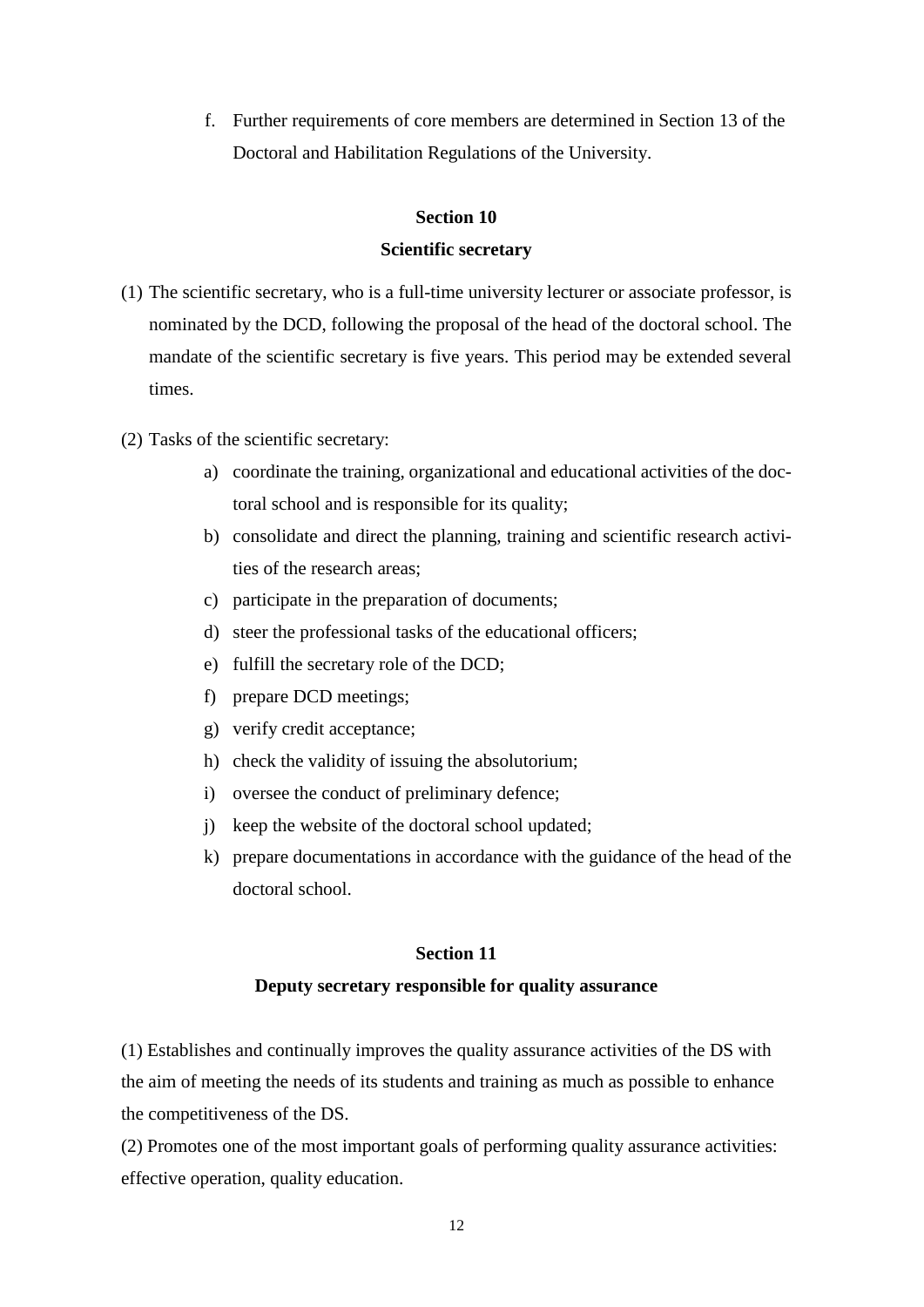(3) Assists in shaping the future approaches of the doctoral school, defining and executing quality goals and strategies.

(4) Participate in the preparation of documents.

(5) Acts as a stand-in for the scientific secretary.

### **Section 12**

### **Scientific desk officers**

- (1) The scientific desk officers are employed by the Dean's Office of the Faculty of Military Sciences and Officer Training, however their activities are related to the doctoral school.
- (2) Tasks of the scientific desk officers:
	- a) take care of the administrative activities of the doctoral school;
	- b) conduct a precise documentation of training records of the doctoral students;
	- c) support doctoral students in educational and administrative questions;
	- d) help finding and furnishing offices for scholarship students;
	- e) support the inclusion of foreign exhange students;
	- f) execute activities defined by the head of the doctoral school and by the scientific secretary;
	- g) Further details about the requirements are defined in the relevant job description.
- (3) Tasks of the scientific desk officers responsible for the degree procedure:
	- a) take care of the administrative activities of the doctoral school;
	- b) conduct a precise documentation of doctoral degree records of the students;
	- c) support doctoral students in educational and administrative questions;
	- d) initiate the degree process;
	- e) manage the financial activities related to the training programme and the degree procedure;
	- h) execute activities defined by the head of the doctoral school and by the scientific secretary;
	- f) Further details about the requirements are defined in the relevant job description.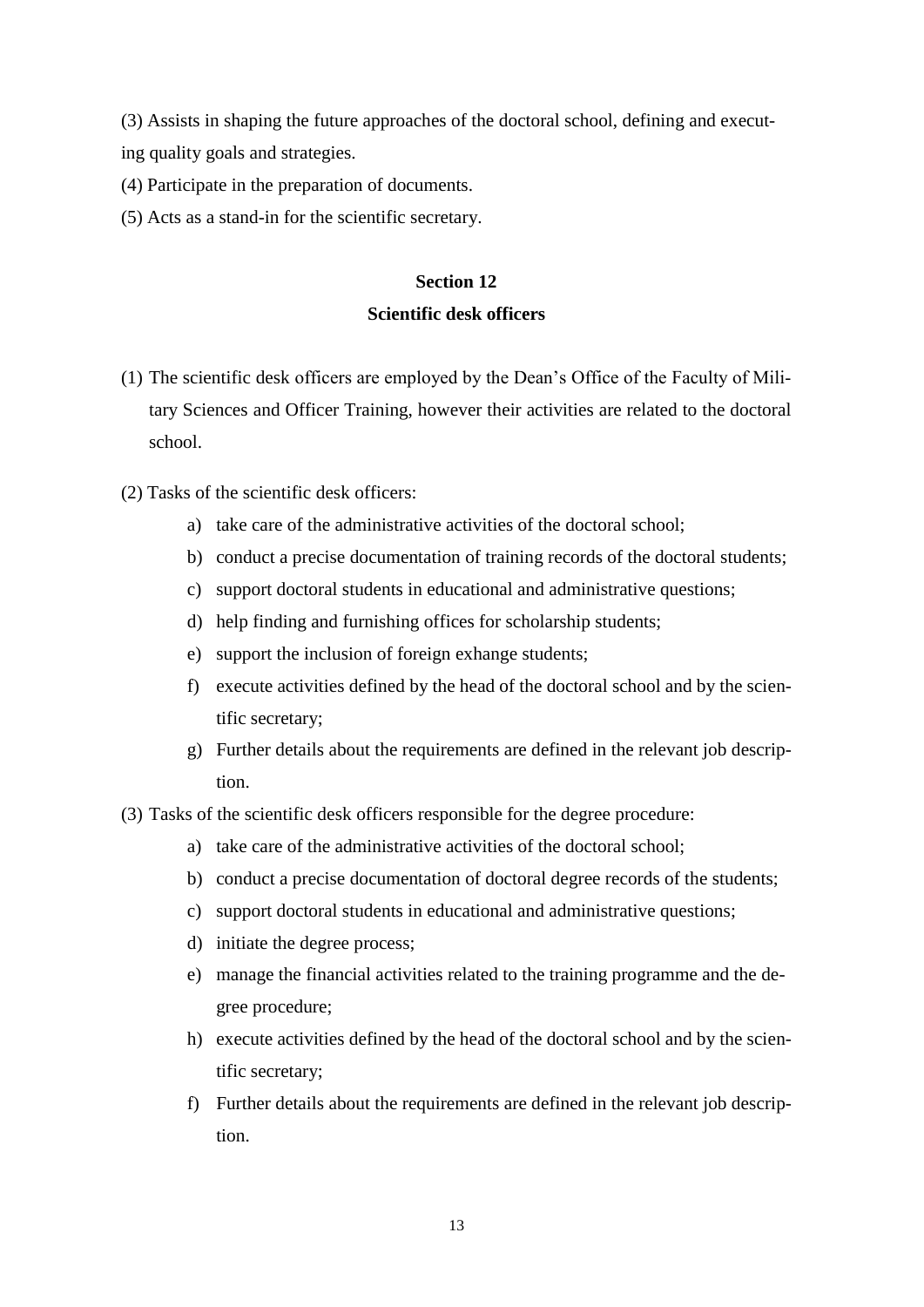#### **Section 13**

#### **Head of the research area**

- (1) The head of the research area may be a full-time university lecturer or associate professor considered at the University for the conditions of operation of the higher education institution. A person at the University can be the leader of only one research field at the same time.
- (2) Tasks of the head of the research area:
	- a) responsible for the quality of work in the research field;
	- b) make a proposal for admission to doctoral studies;
	- c) make a proposal to approve or change the supervisor;
	- d) make a proposal to changes in programmes and new research topics and the inclusion of new subjects in the research field;
	- e) approve the individual study and research program and semester study and research plan of the doctoral students;
	- f) supervise the professional work of the research area;
	- g) prepare the preliminary defence and comprehensive examination; participate in the committee;
	- h) formulate a report on the progress of doctoral students in each semester during the research and dissertation phase;
	- i) approve the course topics related to the relevant research area;
	- j) more details can be found in Section 15, Paragraph (5) and in Section 16, Paragraph (1) of the Doctoral and Habilitation Regulations of the University (DHR).

### **Section 14 Lecturers of the DSMS**

(1) The teaching staff of the doctoral school shall be the lecturers and researchers with scientific degree who, on the proposal of the head of the doctoral school, are considered by the doctoral council to be capable of performing teaching, research and supervising duties within the doctoral school.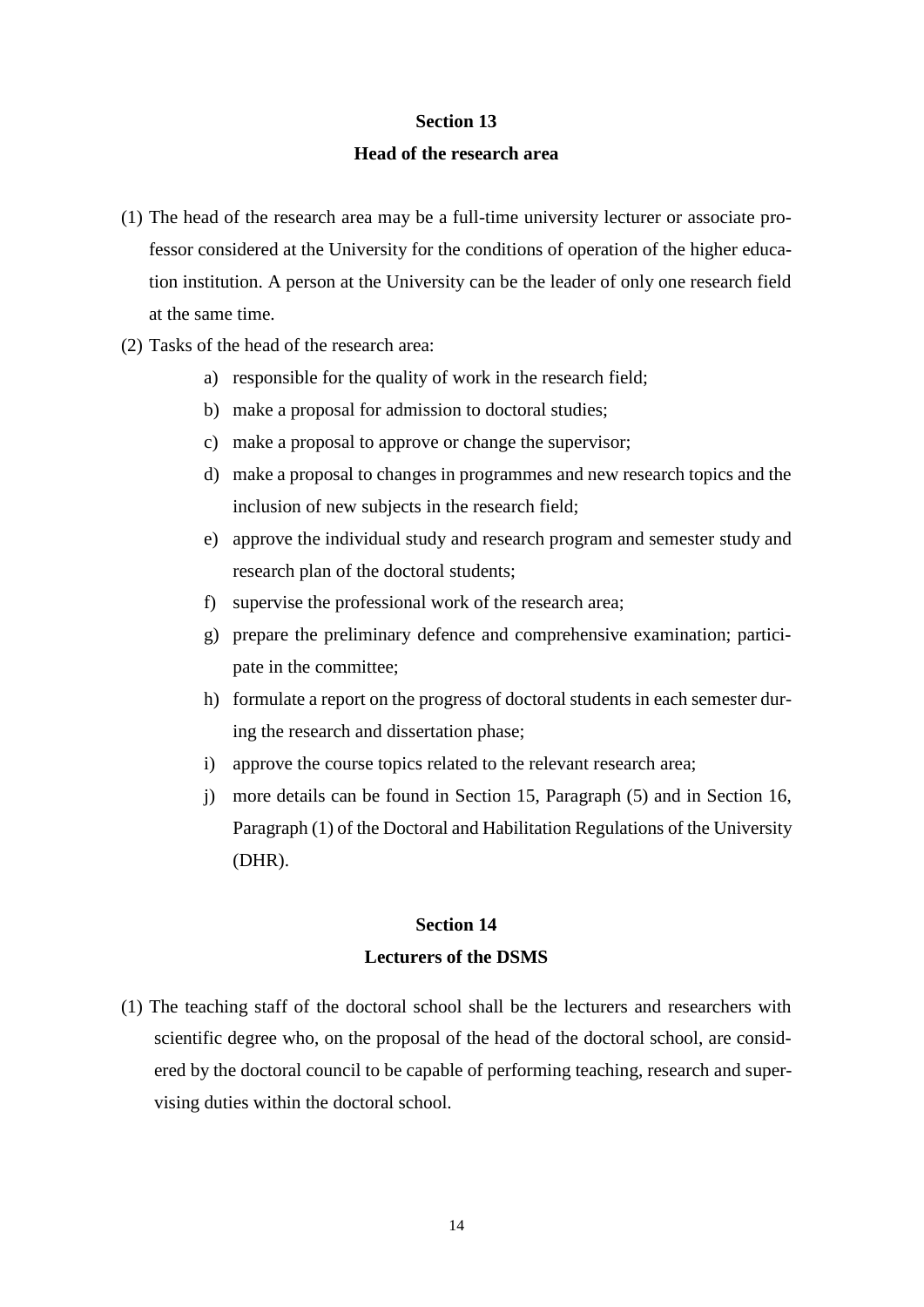(2) Lecturers of the DSMS are primarily the full-time lecturers of NUPS. External lecturer may be employed only in case the lecturers of the doctoral school cannot cover the specific reseach topic.

Further requirements:

- a) shall hold a PhD degree for at least three years;
- b) shall have an updated, accessible profile in the NDC and Repository of Hungarian Scientific Works databases;
- c) the approved course should be related to the given research area;
- d) shall have a course programme evaluated and approved by the head of the research area;
- e) more details can be found in Section 13 and in Section 14, Paragraph (3) of the Doctoral and Habilitation Regulations of the University (DHR).

## **Section 15 Research topic announcer**

- (1) The announcer of a research topic may be a lecturer, researcher or, in justified cases, an external member of the academic staff of NUPS, whose topic announcement is accepted by the head of the given research field, approved by the DCD.
- (2) The announcer is required to demonstrate leadership skills by regularly publishing own research results and by possible undertaking co-supervising activities for three years after obtaining a PhD degree;
- (3) The announcer must send an application to publish the topic for the DCD, under the following conditions:
	- a) the applicant must carry out ongoing research and publication activities on the topic to be advertised;
	- b) external applicant may propose a specific research topic provided that it is consistent with the list of research topics preferred by the University. An external topic announcer shall only be a co-supervisor.
	- c) the announcer shall have an updated, accessible profile in the NDC and Repository of Hungarian Scientific Works databases;

### **Section 16**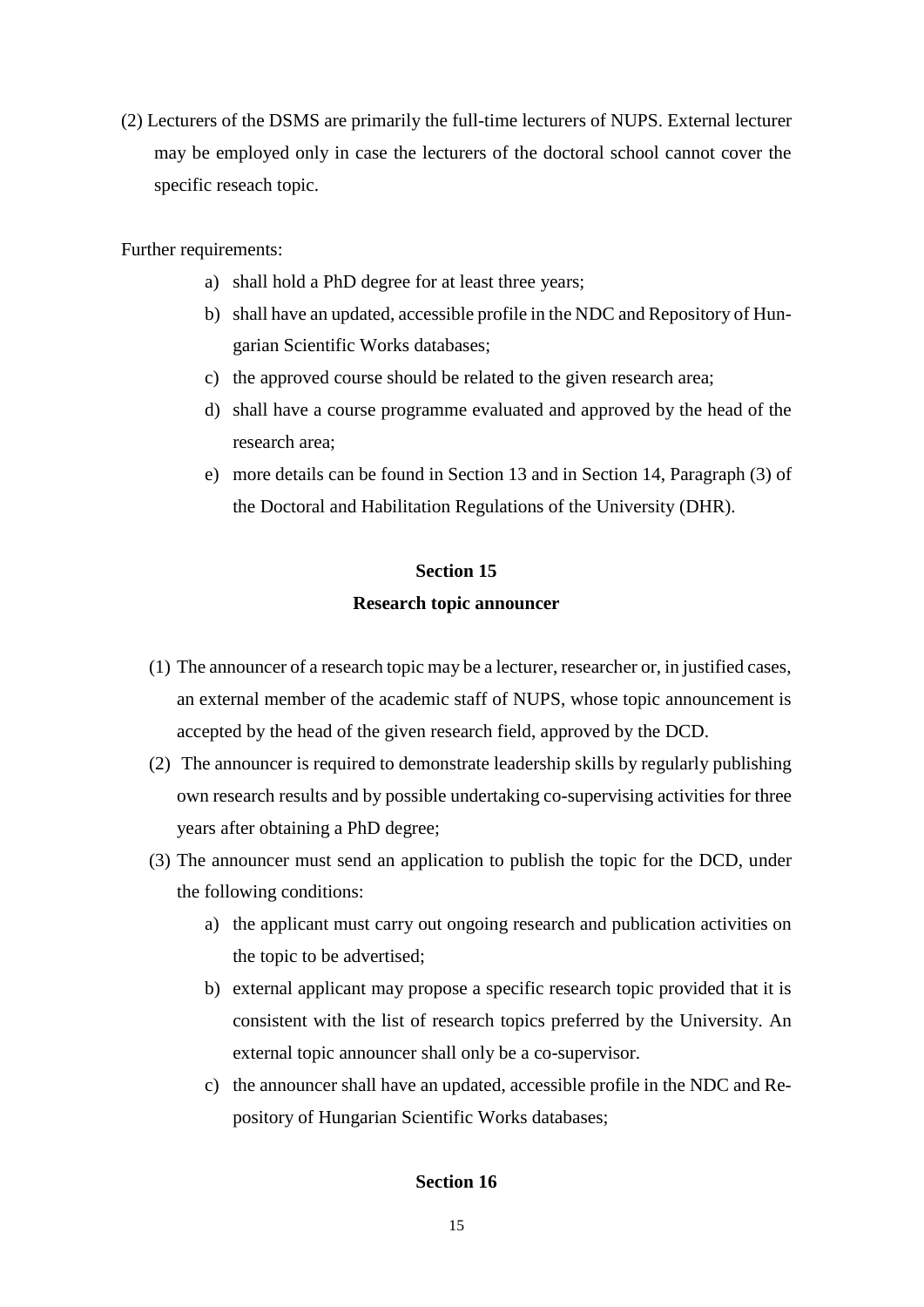### **Tasks of the supervisor**

(1) A supervisor is a lecturer or researcher of NUPS with an academic degree acquired at least three years before, who actively conducts high level research activities in the dissertation topic of the doctoral student. The announced dissertation topic shall be approved by the DCD, following the recommendation of the head of research area.

(2) The supervisors shall have an updated, accessible profile in the NDC and Repository of Hungarian Scientific Works databases;

- (3) Tasks of the doctoral supervisor:
	- a) announce the doctoral topic and participate in the admission procedure;
	- b) responsibly supervise the study and reseach activities of the doctoral student;
	- c) certify the completion of the completed study and research tasks by signing the semester information and markbook (electronic markbook);
	- d) assist doctoral students in the preparation and high quality implementation of their study and research plans;
	- e) monitor the high quality implementation of the study and research plan of doctoral students;
	- f) prepare a summary report on the study and research work carried out by the doctoral student before completing the comprehensive examination, then makes a proposal for the issuance or refusal of the absolutorium;
	- g) prepare the preliminary defence of a completed dissertation, notify the secretary of the doctoral school (publish the date and the draft dissertation on the doctoral website) and facilitate the preliminary defence procedure;
	- h) responsible for the effective promotion of the research results in the form of scientific publications;
	- i) verify the completion of the minimum research requirements of doctoral students; when applying for doctoral procedure, recommend that the application be approved or rejected by the DCD;
	- j) in each semester, prepare a written report on the progress of the supervised doctoral student;
	- k) support doctoral students in obtaining foreign scholarships;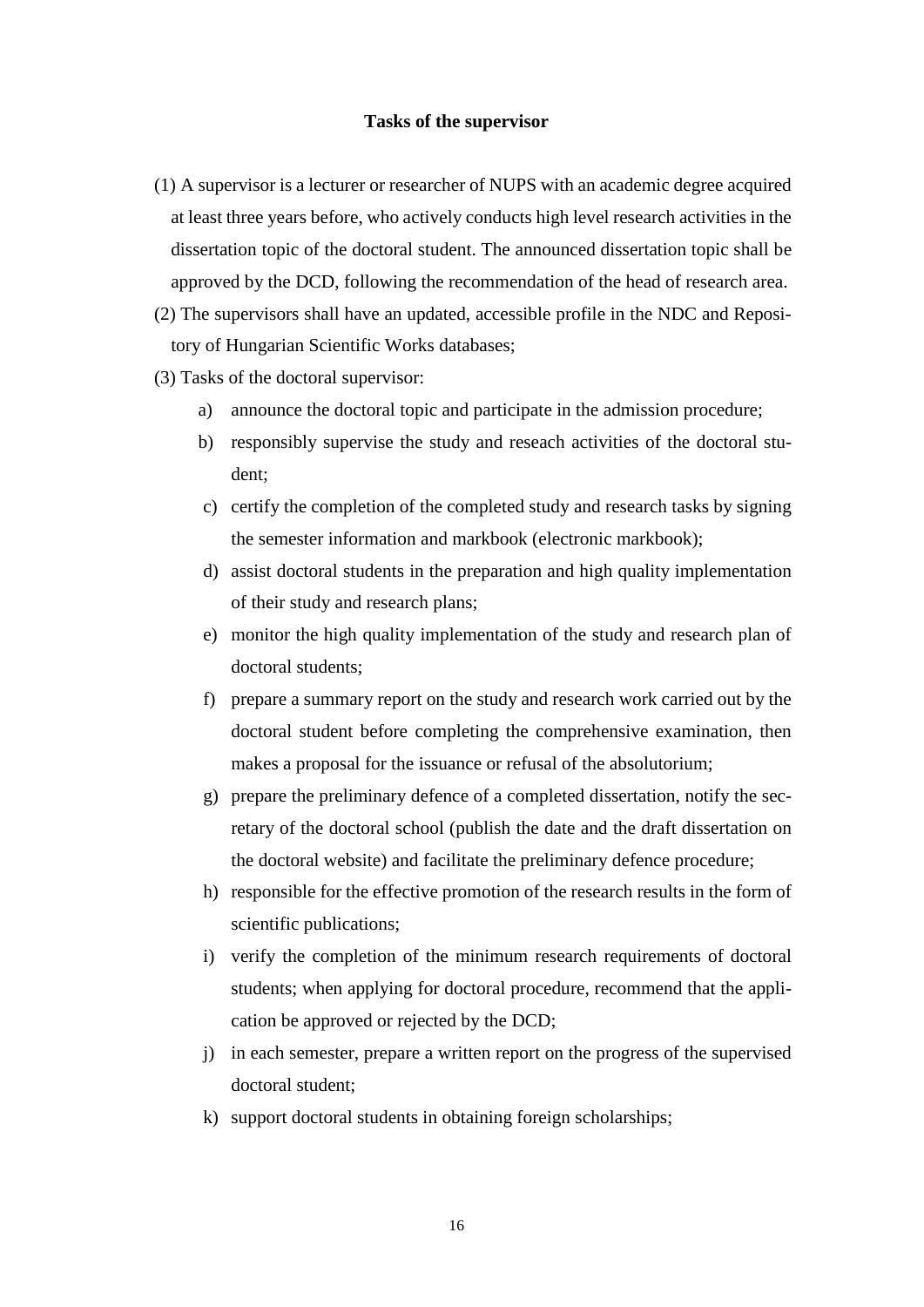- l) propose, in alignment with the head of research area, the subjects of the comprehensive examination, the chair, the members and the official reviewers of the comprehensive examination committee;
- m) responsibly manage the preparation of doctoral students for the degree procedure;
- n) a co-supervisor may be selected if the assistance of two professionals is required in the development of the doctoral research topic. A co-supervisor shall be selected if the supervisor is a foreigner or is not a lecturer employed by the university, hence the continuous support of the doctoral student and the conduct of the preliminary defence could not be provided. In the case of co-supervision one of the supervisor shall be indicated as responsible supervisor during the admission procedure;
- o) one supervisor (at the University) can publish up to 6 (six) topics and can supervise 6 (six) doctoral students at a time.

# **BODIES AND INDIVIDUALS INDIRECTLY INVOLVED IN THE DOCTORAL PROCEDURE**

### **Section 17**

### **Dean**

- (1) The dean is responsible for providing the necessary resources and conditions for the basic operation of the doctoral school.
- (2) The dean provides the financial, infrastructural and professional conditions necessary for doctoral students to pursue their study and research activities.

### **Departments**

- (1) Lecturers of institutes and departments, with a scientific degree, are responsible for holding classes for doctoral students, based on their four-year individual study and research programme.
- (2) Doctoral students submit a copy of their individual study and research programme to the selected departments to allow departments organizing their teaching activities.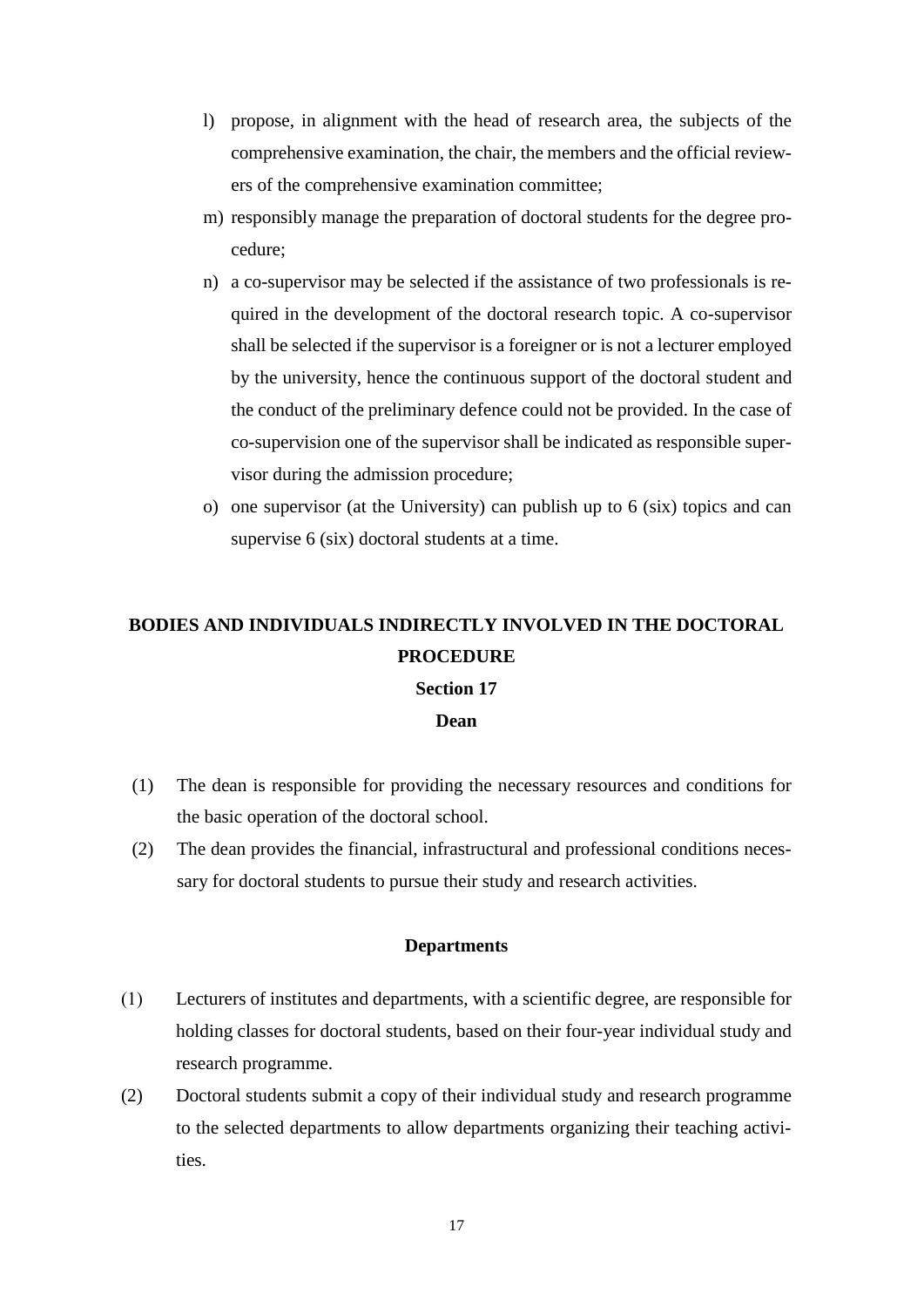(3) Further tasks are defined in the Doctoral and Habilitation Regulations of the University.

### **CHAPTER V**

# <span id="page-17-0"></span>**RIGHTS AND OBLIGATIONS OF DOCTORAL STUDENTS, STUDENTS ON INDIVIDUAL TRAINING AND DOCTORAL CANDIDATES**

### **Section 18**

#### **Rights of doctoral students and doctoral candidates**

- (1) Doctoral students enrolled in the organized training programme obtain the student status from the university, thus doctoral students are entitled to the same rights and benefits as other students of the institution.
- (2) May choose the form of programmes (full-time, part-time, individual programmes, individual preparation);
- (3) The head of the DS may authorize the suspension of student status up to three times for a total of four semesters;
- (4) May request to change the subject or the title of the dissertation;
- (5) May participate in part-time programmes at a foreign or other home university;
- (6) May abort the studies (termination);
- (7) May undertake teaching duties;
- (8) The costs of programmes and graduation may be borne by their employer;
- (9) May use the university infrastructure;
- (10) May propose the assigned supervisor;
- (11) Doctoral students enrolled either in individual training programme or in part-time training as well as students with individual preparation may conduct research activities at their workplace in case the workplace may be considered as a research site;
- (12) Except the required courses, doctoral students may select subjects and research seminars;
- (13) May comment on the activities of the lecturers;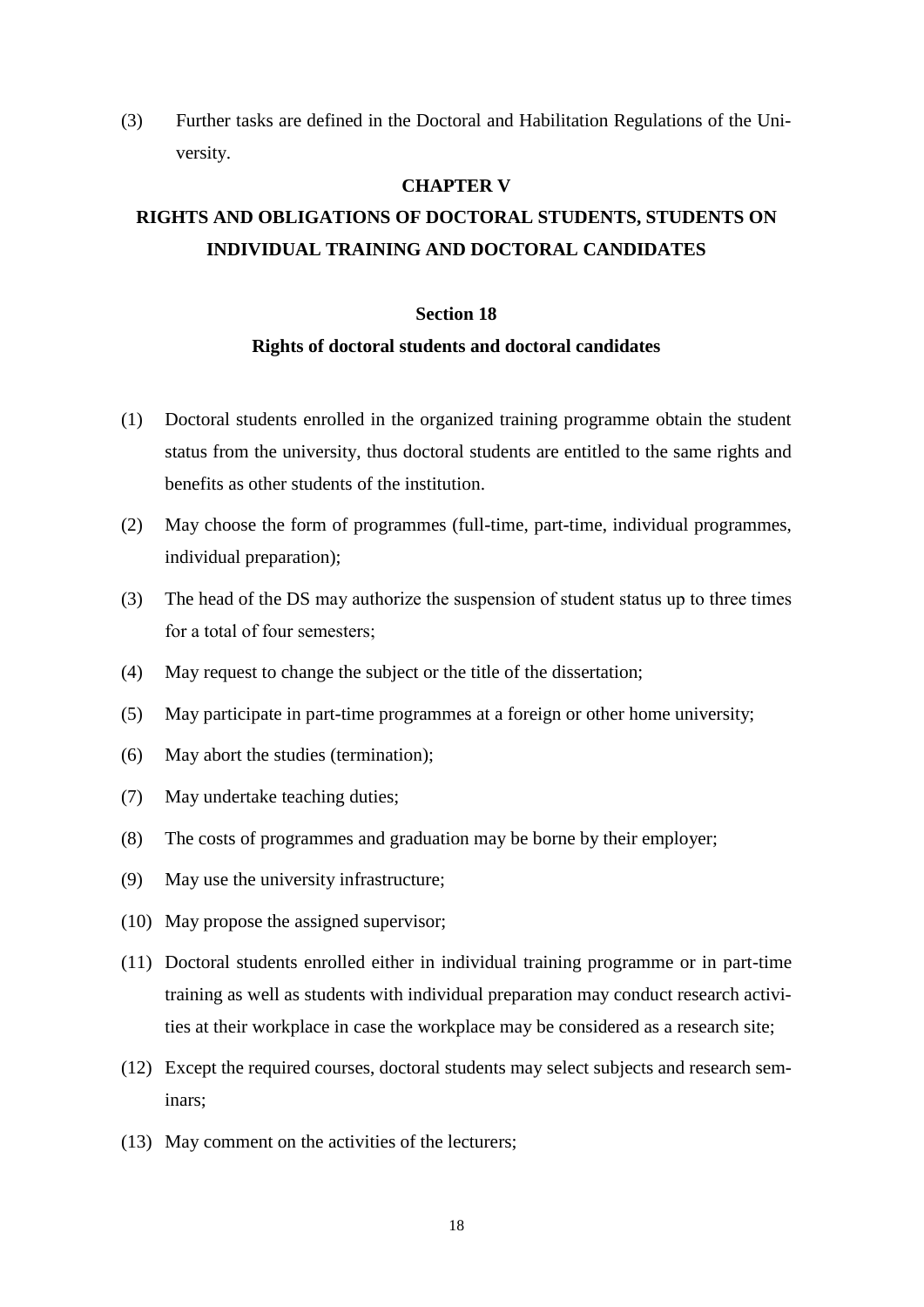- (14) May participate in competitions, scientific research projects, work in scientific forums, publish research results;
- (15) May be eligible for grants, exemptions and facilities as specified by law, university regulations;
- (16) May make suggestions and request answers on any matter related to the life of the university and the DS;
- (17) May apply for admission to another doctoral school;
- (18) May be elected to the boards of the doctoral school with consultation rights;
- (19) More details can be found in Section 31, Paragraph (1) of the Doctoral and Habilitation Regulations of the University (DHR).

#### **Section 19**

#### **Obligations of doctoral students**

Doctoral students are obliged to:

- (1) Comply with the Study and Examination Regulations of the doctoral school;
- (2) Participate in the obligatory mergers;
- (3) Meet the requirements (teaching requirements, participation in tenders, etc.) of the research site (department, institute, centre), which is supervised by the head of the department.
- (4) A doctoral student fulfilling an official service role must request the approval of the service supervisor prior changing the training form, suspending the student status and applying for international part-time programme.
- (5) Comply with the academic and examination rules and disciplinary regulations as set forth in the relevant legal requirements and university regulations.
- (6) Pay the fees and reimbursements for doctoral studies in accordance with applicable laws and regulations;
- (7) Adhere to scientific ethical rules and standards of conduct;
- (8) More details can be found in Section 33, Paragraph (2) of the Doctoral and Habilitation Regulations of the University (DHR).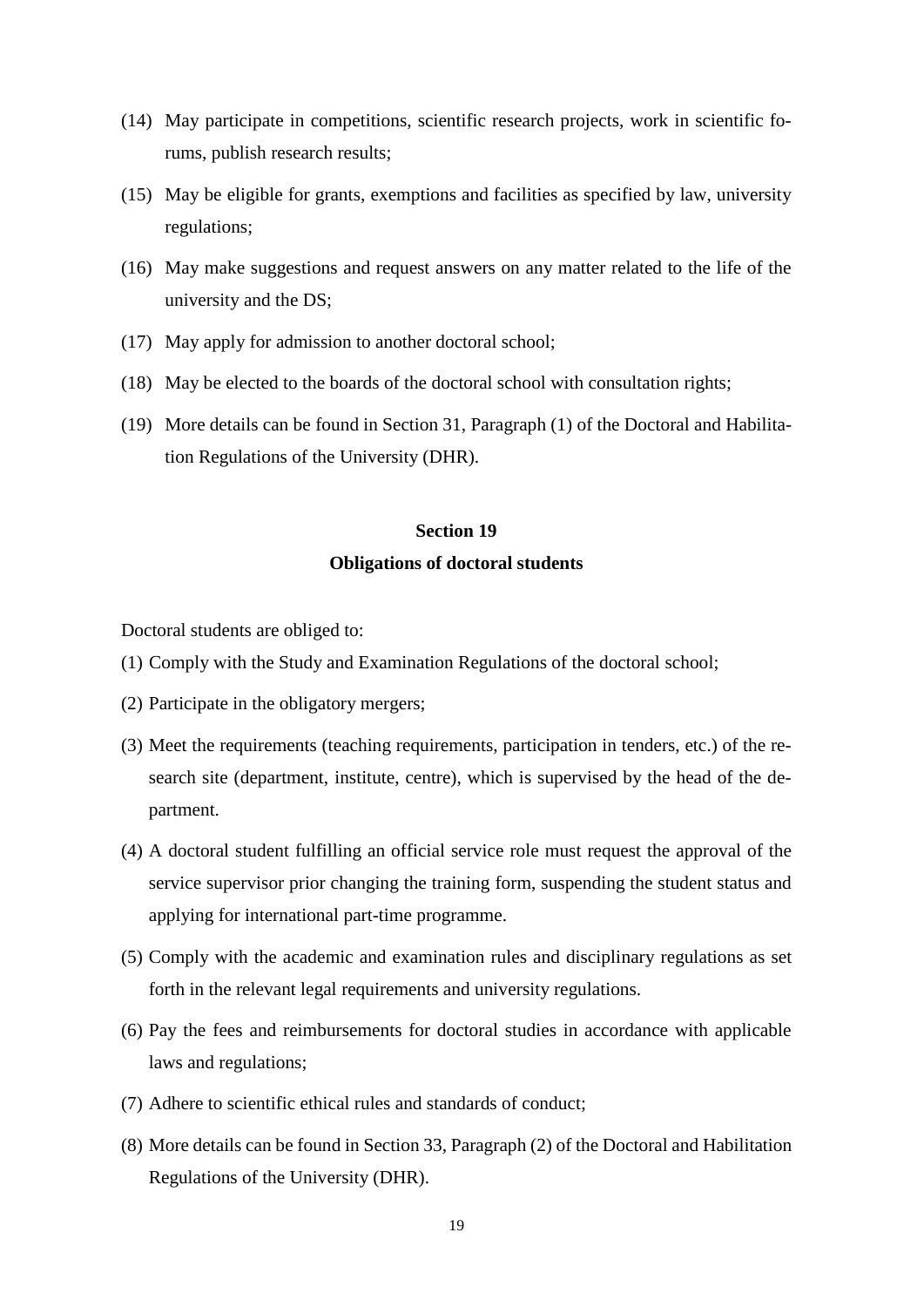### <span id="page-19-0"></span>**CHAPTER VI APPLICATION AND TRAINING SYSTEM OF THE DSMS**

### **Section 20 Definition of the degree procedure**

- (1) The Doctoral School of Military Sciences awards an internationally equivalent doctoral (PhD) degree in military sciences - recognized by the Hungarian Accreditation Committee - to doctoral students who have successfully completed their degree procedure either in organized, full time, part-time, or individual training programme.
- (2) A doctoral degree is a scientific degree awarded by the University Doctoral and Habilitation Council, the obtainment of which is subject to requirements laid down in the Doctoral and Habilitation Regulations within the framework of the NHE Act. The PhD degree certifies that the holder of the title possesses a high level of knowledge in the given research area, achieves new results and is able to conduct independent researches. A doctoral degree can be obtained through completing the required courses and the doctoral degree procedure. An exception to this is the individual preparation where the doctoral degree may be obtained without training programme.
- (3) The study and research programme of organized training and individual preparation constitutes of the accredited Doctoral School of Military Sciences and its research areas. The doctoral training programme is completed once the absolutorium is obtained.
- (4) The doctoral degree procedure is independent of the doctoral training period. Upon acquiring the absolutorium, doctoral students may apply for the degree procedure within the time frame defined in the Doctoral and Habilitation Regulations of NUPS.
- (5) Doctoral students may acquire the necessary level of knowledge for the degree procedure:
	- a) Within the organized training programme of the Doctoral School of Military Science:
		- full time (state funded or self-financed);
		- part-time (state funded or self-financed);
	- b) Through individual preparation.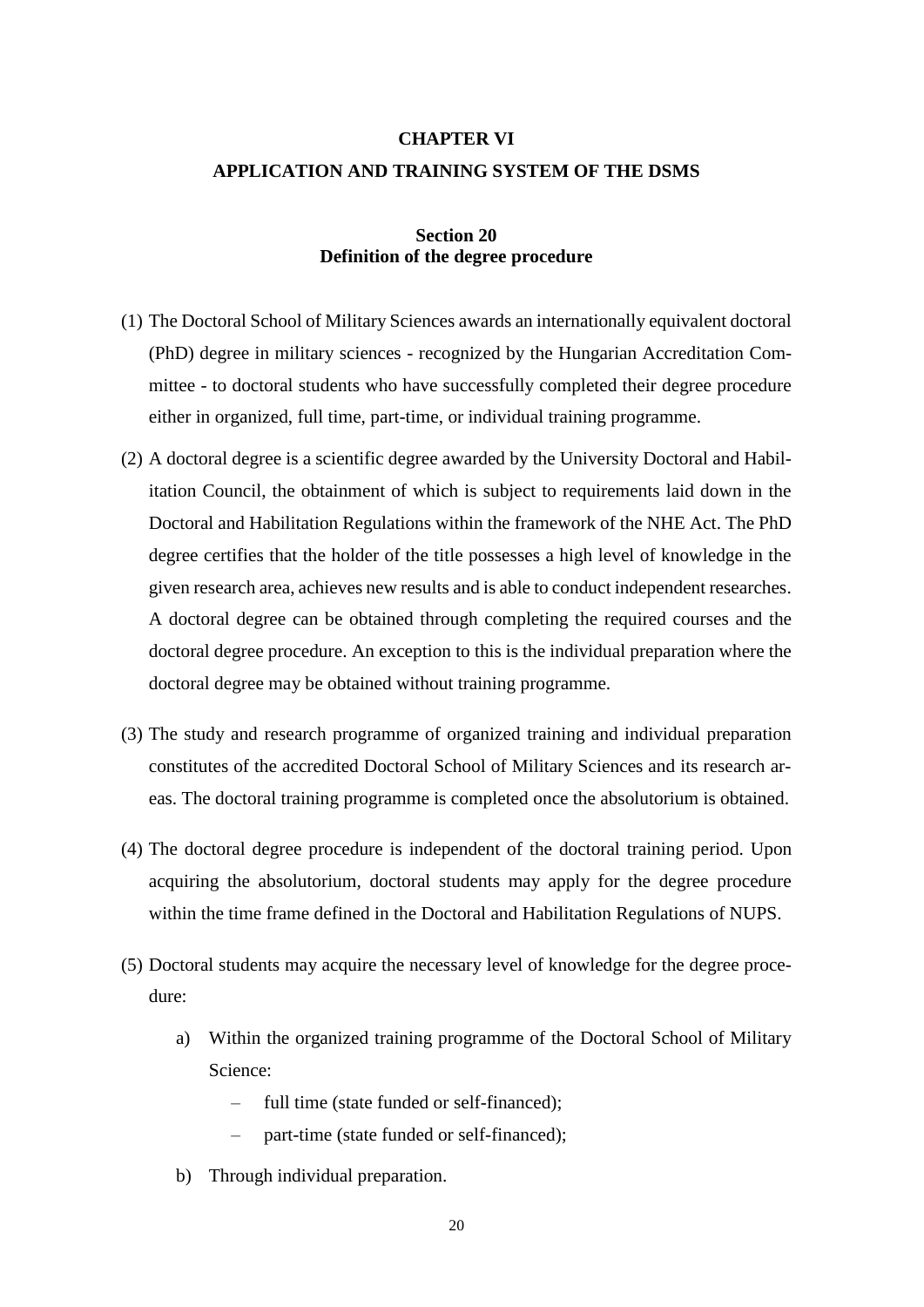### **Section 21**

### **Admission procedure**

- (1) Admission to the doctoral training is based on the admission procedure. Organizing and conducting the application process is the responsibility of the DSs and OSA, in accordance with the division of responsibilities set out in the Regulations. Scope of the application procedure is defined in the University Doctoral and Habilitation Regulations.
- (2) The following individuals may apply for the doctoral programme (both organized or individual preparation):
	- a) applicants who are holder of a master's degree, a professional qualification or an equivalent university qualification; and
	- b) have at least one state-recognized general-level (B2-level) 'C' complex, or equivalent language exam on the language defined below:

any official language of the European countries; Arabic; Hebrew; Japanese; Chinese; Korean; Latin; Ancient Greek.

- (3) Individuals may apply for a part-time training under the conditions defined Paragraph (2), if their employment contract allows them to complete the training requirements and participate in the doctoral degree procedure. Part-time applications may be accepted only if the training and scientific research conditions are ensured either at the workplace of the individual or at other locations.
- (4) The aim of the individual preparation is to have documented teaching and research achievements of at least 5 years and at least 150 credit points in the disciplines defined by the Regulation that allow applicants - with a master's degree from a national or international university - to obtain a PhD degree without attending an organized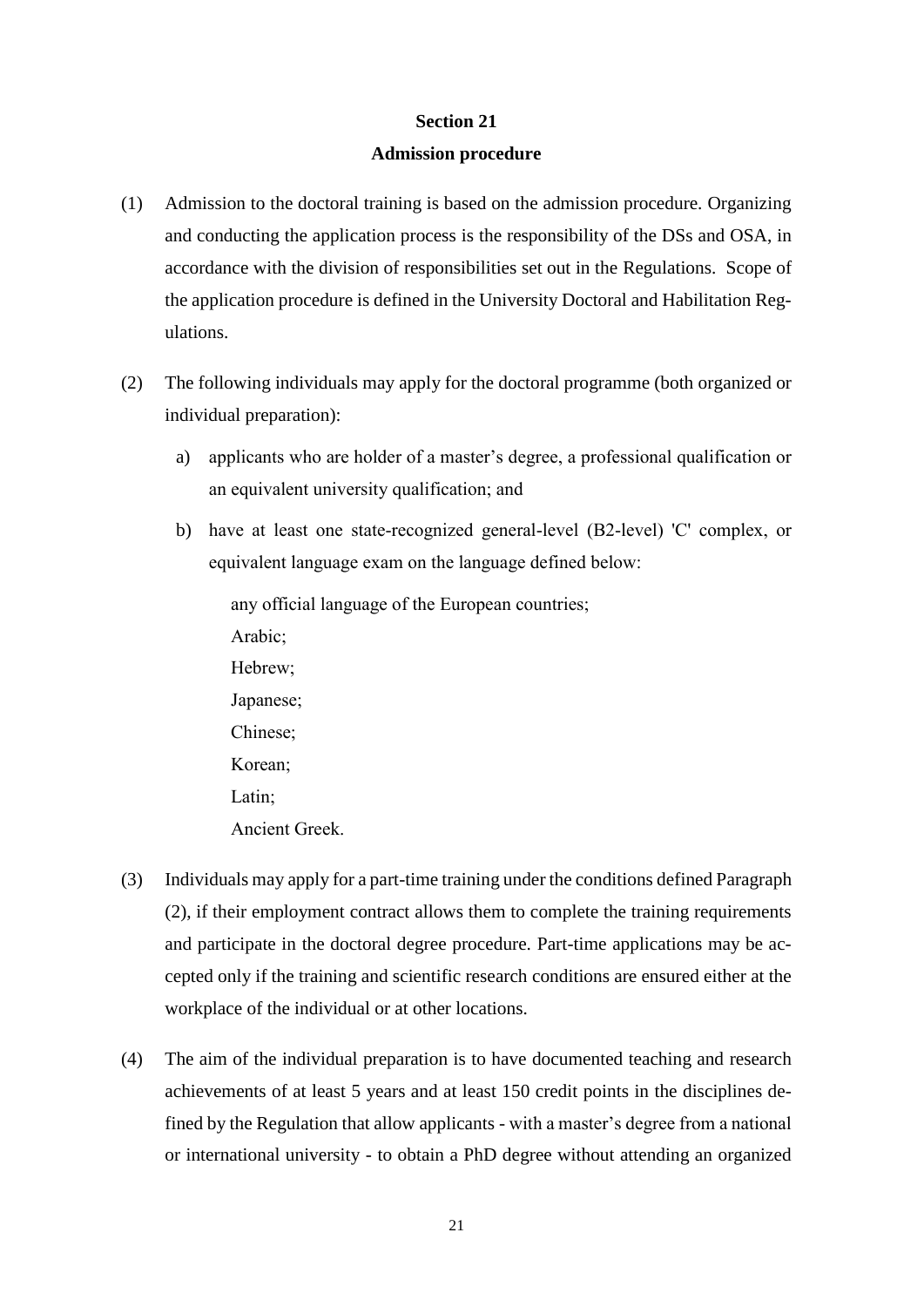doctoral programme. Individual preparation may only be accepted in well justified situations.

- (5) Application for individual preparation is available twice a year, during the following periods: between 1-15 September (admission interview between 1-15 December) and between 1 February - 15 April (admission interview between 15-30 May).
- (6) More details of the individual training programme and individual preparation admission requirements are defined in the Doctoral and Habilitation Regulations of the University.
- (7) Most important conditions of the participation in the doctoral programme:
	- a) application, and submitting the application;
	- b) declaration of acceptance from the head of the DS and the head of the research area;
	- c) support of the selection committee following the admission interview and the habitus examination;
	- d) favorable decision of the doctoral school on the competence of the individuals and their acceptance to the programme or to the individual preparation;
	- e) sufficient financial resources to cover the cost of training.
- (8) The applications are reviewed by OSA from a formal point of view and by the doctoral school in terms of the content. Should there be any deficiencies, the applicant shall provide further documentation or information to complete the application. Applicants who meet the formal requirements will be invited by the head of the DS to an admission interview in May (August, in case of an extended call for application). The aim of the interview is to assess the capability of the applicant to develop the chosen research topic. The selection committee consists of 5 members, chaired by the head of the DSMS. Members of the committee are the head of the research area and the expert of the given research topic. The supervisor of the applicant, the scientific secretary and the representative of the doctoral student may participate in the committee with consultation rights.
- (9) The aim of the admission interview is to assess the capability of the applicant to develop the chosen research topic.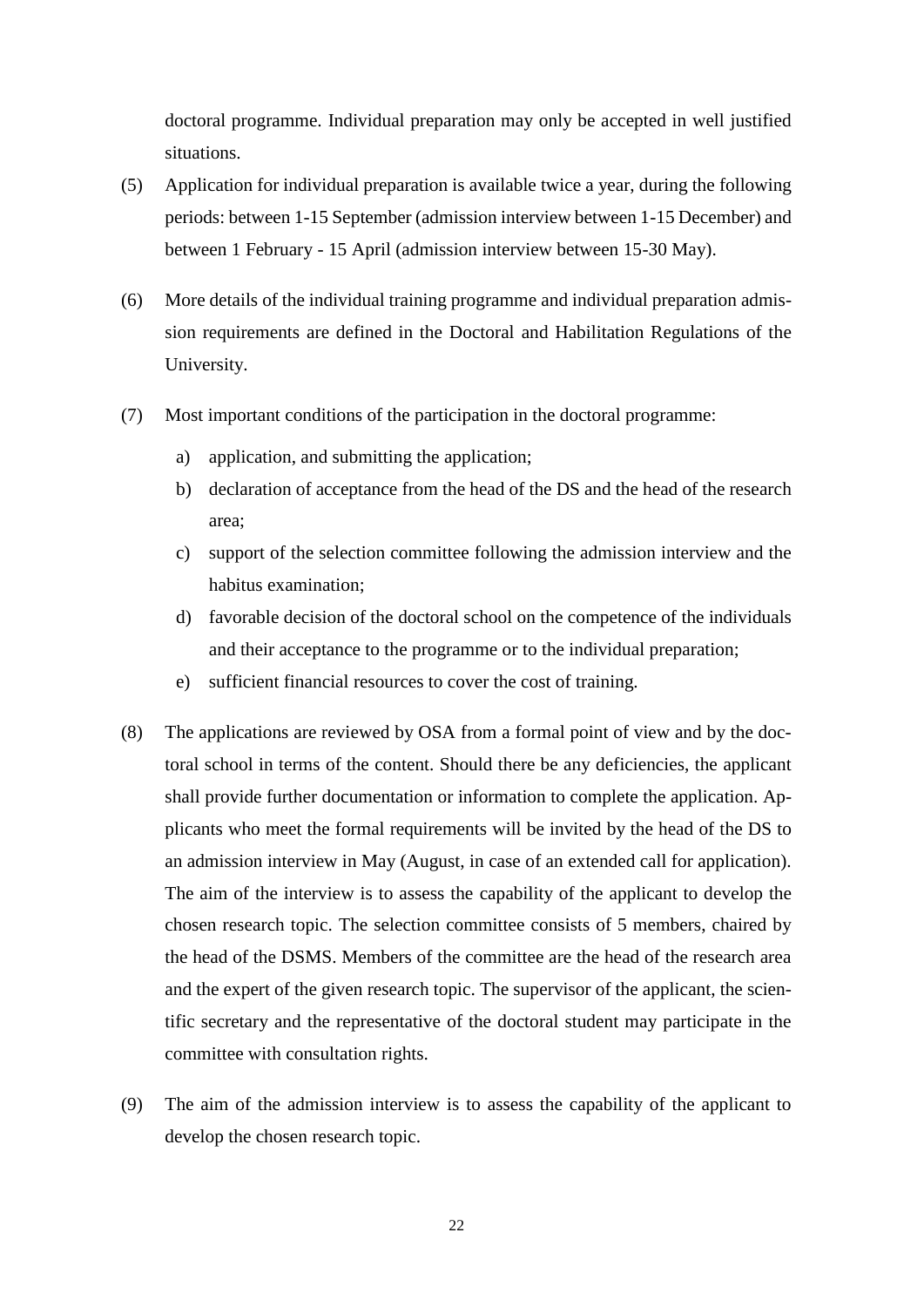- (10) During the admission interview, the committee will assess the applicant in the following three aspects:
	- a) habitus examination, when the applicant shall prove to have a good overall knowledge in military science. Admission score: 0-60 points;
	- b) evaluation of the scientific work carried out so far, in which the NCSS ranking, exceptionally the special prize awarded to the NCSS (which is examined separately by the selection committee) and the scientific results substantiated by scientific publications, shall be valuated as follows: First place: 20 points, Second place: 15 points, Third place: 10 points, Special prize: 5 points; a scientific publication which has already been published or which is accepted for publication shall constitute 3 entry points per publication. (It is required to attach to the application the declaration of the editorial board or the editor-in-chief of the scientific journal in which the publicaton is to be issued.) applicants for individual programmes and individual preparation must have a proven track record of research and at least 10 publication points in the case of individual programmes and at least 20 publication points in the case of individual preparation. Admission score for scientific activities: 0-20 points.
	- c) Level B2 (intermediate) state-recognized language exam or equivalent in one of the recognized languages (Section 20, Paragraph (2a)): 0 point (obligatory requirement).
	- d) Admission score for further language exams:
		- a) For B1 (basic level) complex exam or its equivalent: 5 points;
		- b) For B2 (basic level) complex exam or its equivalent: 10 points;
		- c) For C1 (advanced) complex exam or its equivalent: 15 points;
		- d) If the first language proficiency examination is C1 (advanced) complex exam, an additional 5 points may be awarded. Oral or written language exams as partial exams shall not be accepted. Based on the Governmental Decree 137/2008. (V. 16.) partial exams in the same language may be combined.
		- e) Maximum admission score for foreign language skills: 20 points.
		- f) A maximum of 100 points may be awarded during the admission procedure, of which at least 60 (70 for individual training and 80 for individual preparation) points (including minimum 40 points from the habitus examination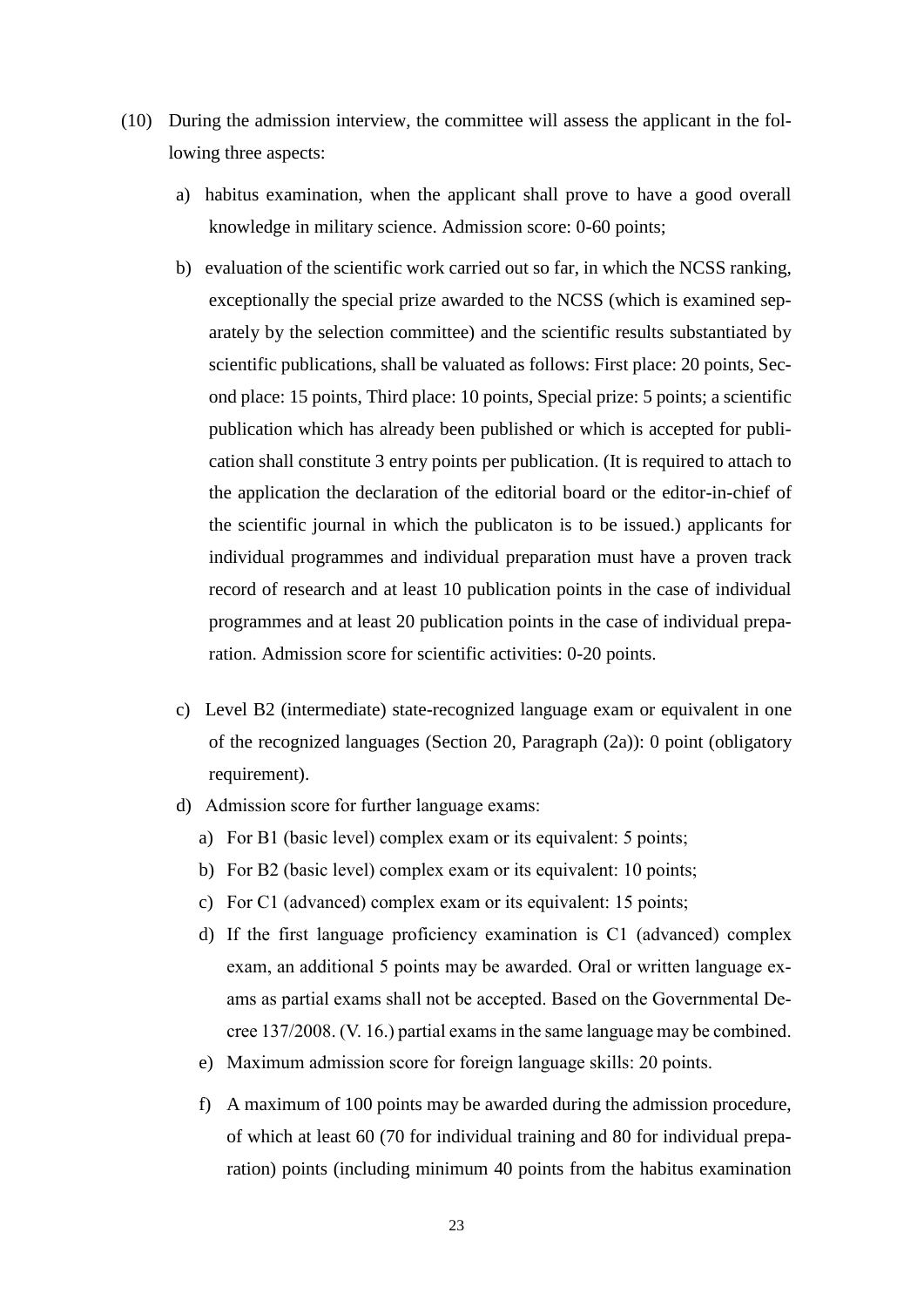or 20 publication points for individual preparation) are required for a successfull admission.

- (11) The selection committee assesses and ranks the applicants and submits the documentation to the DCD for decision. Following the decision of the DCD, the doctoral school shall notify the applicants in written within 8 days.
- (11) The doctoral school provides on a yearly basis a regular and public information on the doctoral programme. It also publishes the admission requirements, the list of accepted applicants and their scores on the website of the DS.
- (12) More details of the admission requirements and the admission procedure are defined in Sections 22-29 of the Doctoral and Habilitation Regulations.

#### **Section 22**

### **Planning, organization and implementation of the doctoral programme**

- (1) Based on the academic and examination requirements, doctoral students are required to prepare, with the guidance of their supervisor, an individual training and research programme.
- (2) The academic and research programme shall be approved by the head of the relevant research field on the recommendation of the supervisor.
- (3) Due to the compulsory subjects, planning in the first semester is done centrally at the doctoral school.
- (4) Doctoral students receive student status upon registering for the first semester.
- (5) No new enrollment is required until the student status of a doctoral student is active. From the second semester onwards, doctoral students may activate their semester in the Neptun Education System during the registration week. Furthermore, doctoral students may submit a form about the continuation or suspension of their studies. In justified cases registration can take place in the DS in person during the registration period.
- (6) Educational officers of the doctoral school publish the course list which had been requested by the students. Doctoral students then register for the given course.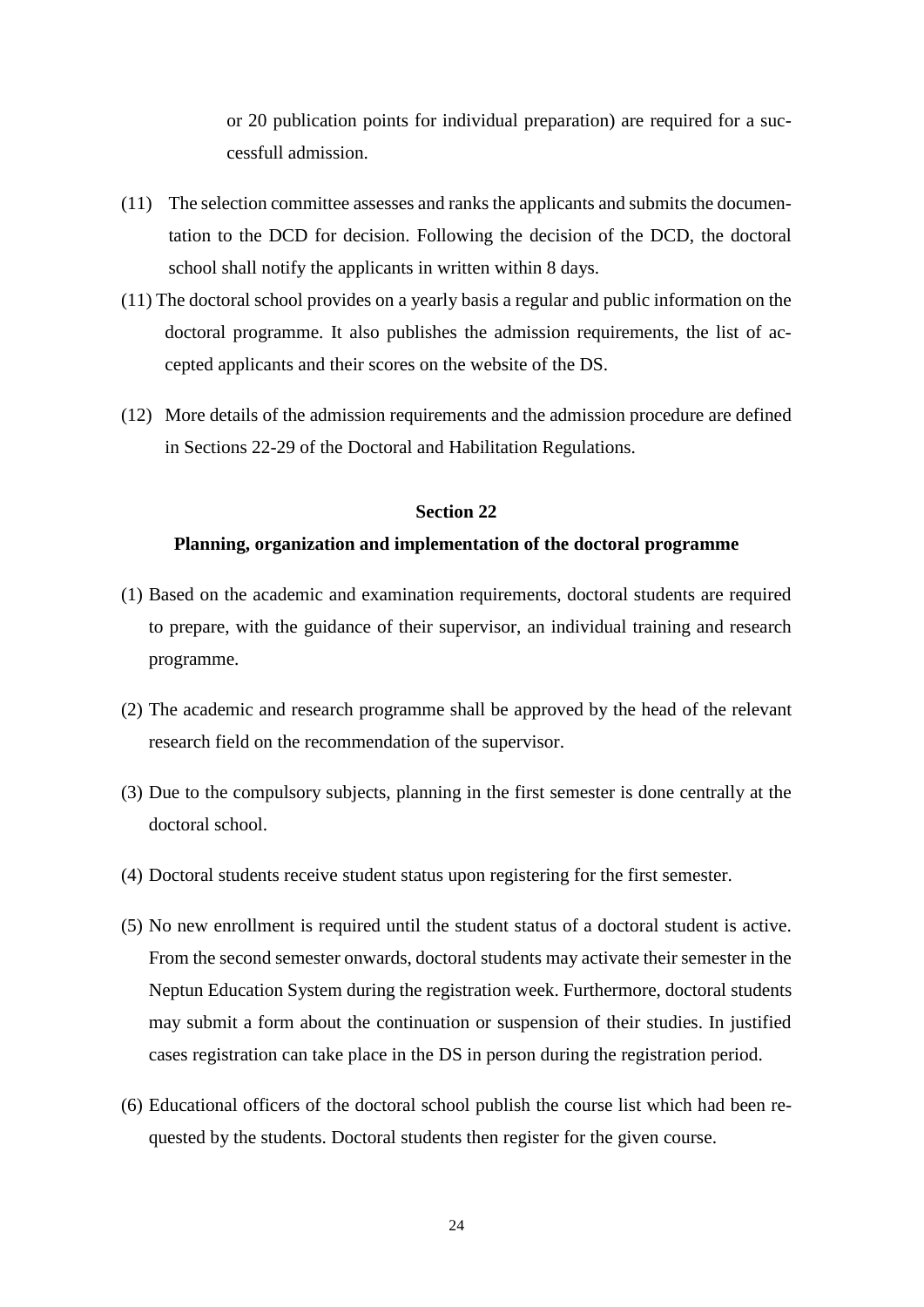- (7) The training conditions of individual courses and research seminars are provided by course leaders, research field leaders and heads of departments. In case several doctoral students register for a course, lectures should be given in smaller, coordinated groups.
- (8) The course requirements and the exam completion are entered in the Neptun Education System by the educational officers.

### **Training evaluation, comprehensive examination and closure of studies Section 23**

- (1) At the end of each semester of the training period until the last working day of the exam period - doctoral students shall submit a written report to the doctoral school about their activities completed during that semester. The supervisor is required to prepare a detailed evaluation of the progress and scientific activities of their supervised doctoral students at the end of each semester. At the end of the semester, the leader of the research area evaluates the performance of the doctoral students and - if necessary - may request an oral report from the doctoral student and the supervisor.
- (2) Once the training period has been complete, the management of the doctoral school asseses the research activities of the doctoral students and decides on the fullfilment of training requirements.
- (3) Upon the successful completion of the eight or more in exceptional cases semesters, the candidates are entitled to receive the absolutorium. The absolutorium certifies that the doctoral student has satisfied all the academic and research requirements of the doctoral training programme. The absolutorium is issued to the doctoral candidate by the head of the DSMS. Doctoral students who have obtained less than the necessary 240 credits and 20 publication points are not to be awarded the absolutorium. (This rule is not applicable for doctoral students in individual preparation) Further details of the acquisiton of the absolutorium can be found in the Academic and Examination Regulations of the DSMS.
- (4) The four-year training period cannot be shortened except for doctoral students enrolled in individual training programme – and the pre-degree certificate (absolutorium)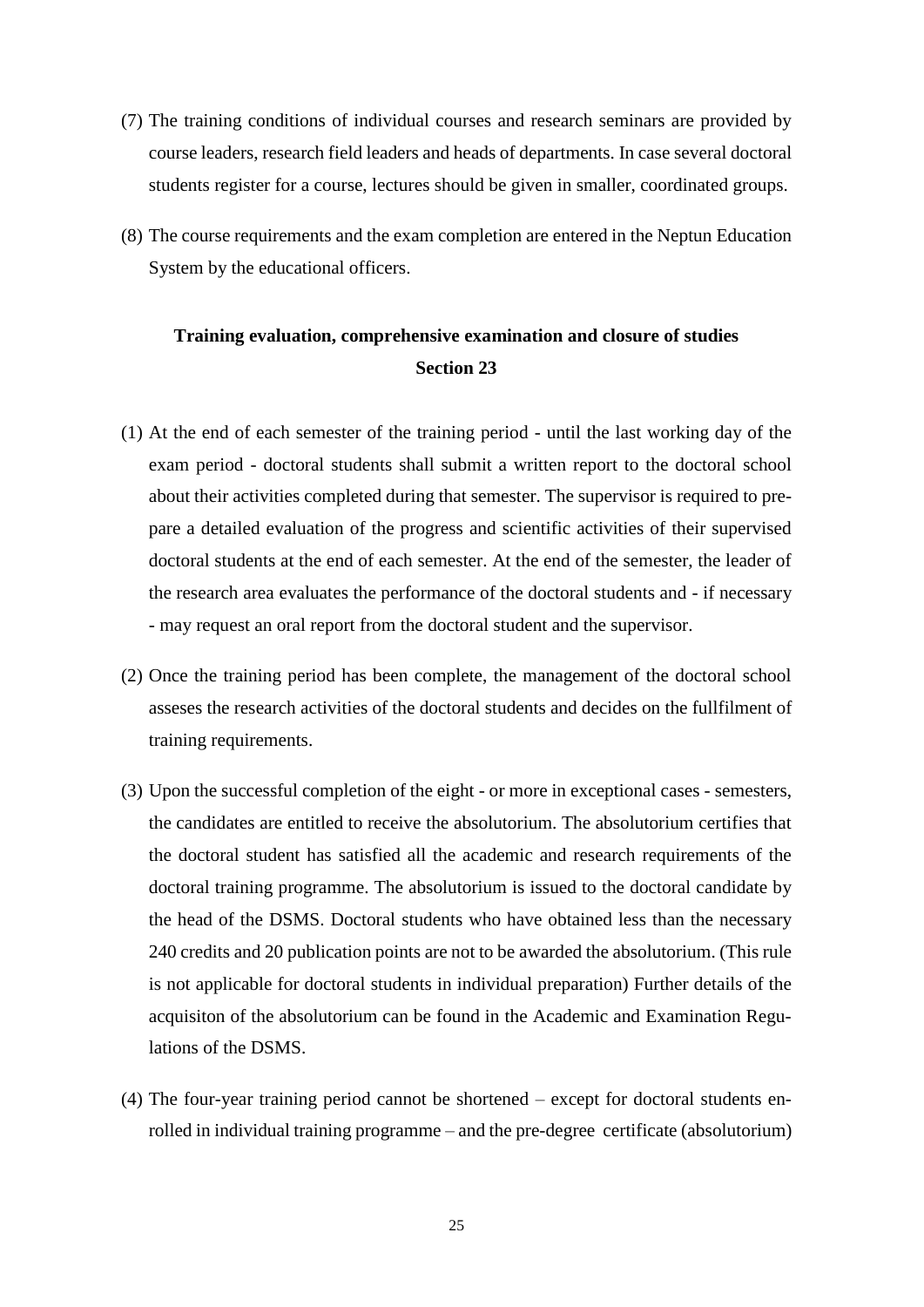cannot be issued earlier. The preliminary defence, however, may be conducted in the last semester.

- (5) After the completion of the first four semesters of the doctoral training programme i.e. as a conclusion of the training and research phase - doctoral students are required to take a comprehensive examination.
	- 5.1. The comprehensive examination:
		- a) prerequisites of the comprehensive examination:

aa) doctoral students shall apply for the comprehensive examination by filling the application form. The application form is to be submitted in person at the doctoral school.

ab) doctoral students must have an assessment of their research progress by their supervisor.

ac) during the training and research phase of the doctoral training programme (first four semesters), at least 120 credits (50 for academic achievements and 70 for scientific research) must be obtained.

ad) doctoral students shall acquire 10 publication points (4 scientific articles). ae) doctoral students enrolled in individual training programme can apply for the doctoral procedure in a separate request, after their application for the comprehensive examination has been accepted. The applicant should acquire documented teaching activities or research work equal to 150 credits, and 20 credits for publication which are mandatory for obtaining the degree. Doctoral students enrolled in individual training programme are to choose the courses for their examination from the list of courses approved for the given academic year by the Doctoral Council. Comprehensive examination of doctoral students in individual preparation is scheduled either in January (between 15 and 30 January) or in June (between 15 and 30 June), depending on the date of application. Further requirements for doctoral students in individual programme are determined in paragraphe 37 of the Doctoral and Habilitation Regulations of the University.

af) before the examination, doctoral students are required to submit a research plan for the research and dissertation phase. The plan shall contain - apart from the requirements set by the DS - the scheduled progress of the dissertation and the timing of the publications.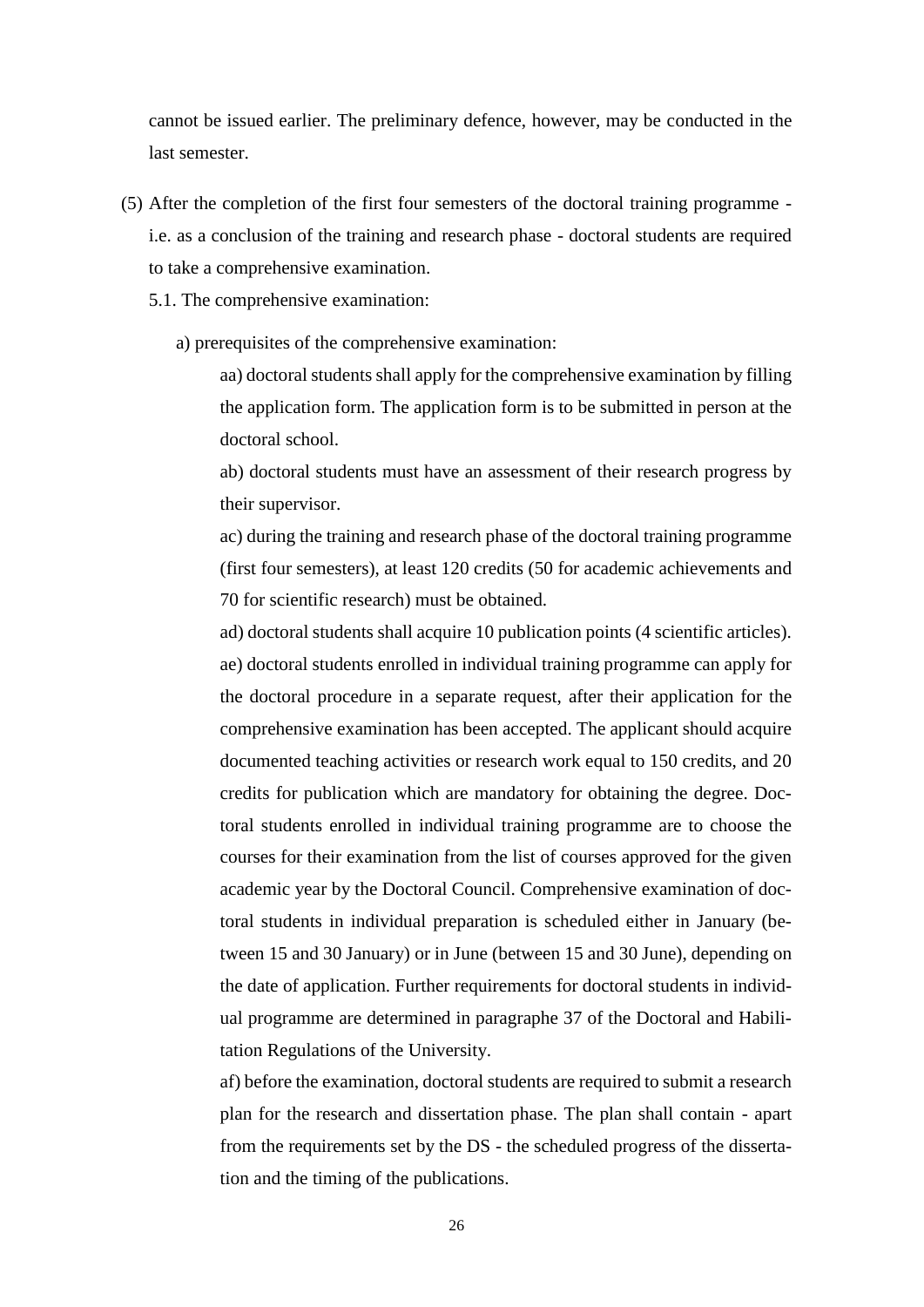ag) further details of the comprehensive examination and the procedure are determined in Chapter III, Section 5 of the Training programme and in Section 38 of the Doctoral and Habilitation Regulations of the University.

(6) Tasks and evaluation of doctoral students in individual training are regulated by the Doctoral and Habilitation Regulations of the University and the Academic and Examination Regulations.

## **Section 24 Doctoral degree procedure**

- (1) During the doctoral degree procedure, the DSMS is cooperating with the OSA.
- (2) General conditions for obtaining a doctoral degree:
	- a) documentation of independent scientific work, in particular, publications in scientific journals, books, scientific conference publications, mostly related to the research topic of the applicant for the doctoral dissertation. The proof of scientific work shall be achieved by obtaining a minimum of 20 publication points, summarized on the basis of the points table, of which at least one peer-reviewed foreign language publication and at least four peer-reviewed publications are required;
	- b) proof of knowledge of two foreign languages. Certification of two of the languages specified in Section 22 (3) of at least B2 level (intermediate) state-recognized language examinations or equivalent. In the case of a level C1 (advanced) complex state-level examination (or equivalent certificate) from another language, another level B1 (Basic) complex state-recognized language examination (or equivalent) is sufficient.

c) applicants of non-Hungarian nationality must pass at least two state-recognized intermediate level language examinations in their mother tongue, or one state-recognized advanced level and one state-recognized elementary complex language exam;

- d) acquisition of the absolutorium;
- e) solving the scientific task independently, preparing a dissertation, creating a work and defending the results in public debate;

f) further details about the requirements of the doctoral degree procedure are determined in Section 42 of the DHR.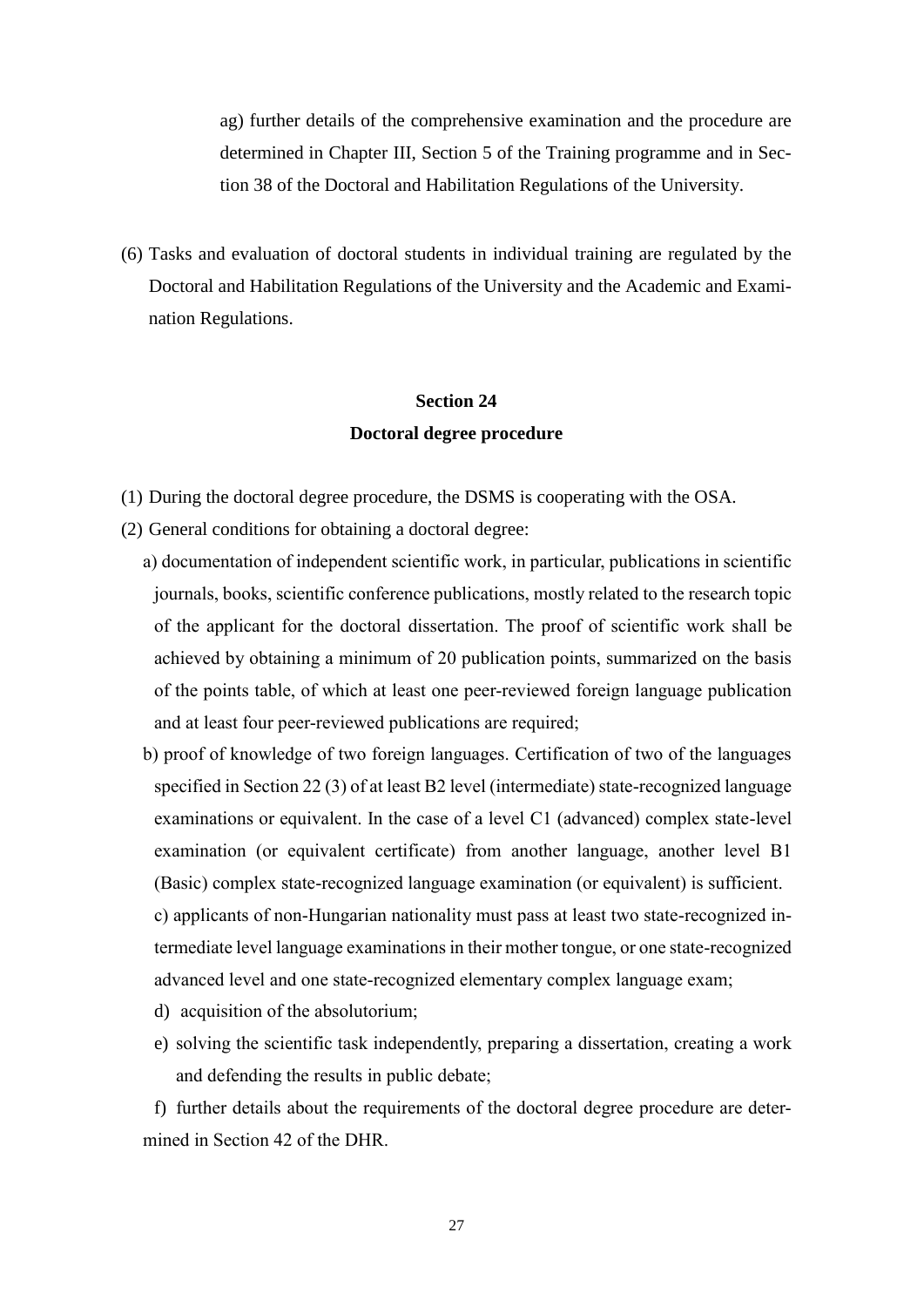- (3) The doctoral degree procedure:
	- a) applying to the doctoral degree procedure after the completion of all prerequisites, not later than 3 years after a successful comprehensive examination;
	- b) if doctoral candidates are unable to meet the deadline due to childbirth, accident, illness or any other unexpected cause, the deadline may be extended by one more year;
	- c) writing the dissertation, participating in a preliminary defence, correcting mistakes or missing information from the paper and arranging the printing of the dissertation;
	- d) upon completion of all prerequisite, submitting the documents to the OSA. The OSA verifies the format of the submitted documents, while the doctoral school checks the content of documents.
	- e) after correcting the deficiencies, the supervisor of the candidate proposes then the DCD decides on the chair, members and reserve members of the jury;
	- f) The rules of setting up the jury and the examination committe are settled in Section 49, Paragraph (2) of the Doctoral and Habilitation Regulations of the University.
	- g) Following the decision of the DCD, the DSMS shares the dissertation with the two official jurors, who shall prepare the evaluation of the doctoral dissertation within two months.
	- h) In case both jurors provide a positive evaluation, in two months, the DSMS will prepare and announce the date of the public defense. In case one of the jurors provide a negative evaluation, the DCD will ask for a third opponent. In case both evaluations are rejected, the submission of a new doctoral dissertation on the same doctoral topic may be initiated one time the earliest after two years, but not later than within three years. The new dissertation should preferably be published to the original opponents.
	- i) In case of a successful defence, the UDHC holds a secret ballot, where the majority decides on awarding the academic degree. The candidates receive their PhD degree from the rector and the dean during a ceremony that is organized by the Senate twice a year.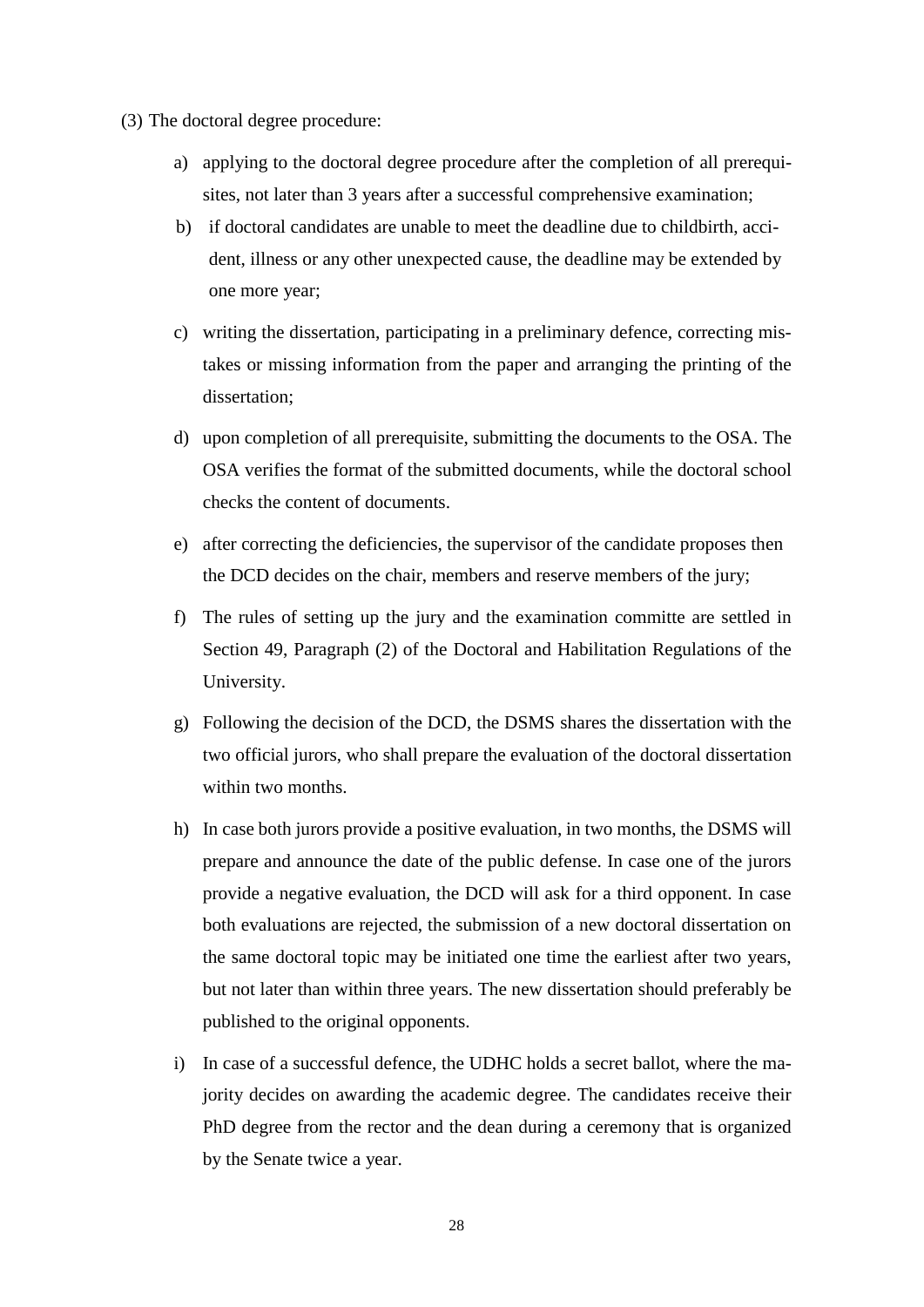j) Further details of the evaluation and the degree procedure are determined in Sections 46-50 of the Doctoral and Habilitation Regulations of the University.

(4) Preliminary defence procedure:

a) before submitting the dissertation, a preliminary defence shall be conducted;

b) a preliminary defence may be held if the supervisor approves the draft dissertation;

c) the preliminary defence shall be organized and conducted by the supervisor;

d) the date of the preliminary defence shall be announced at the secretary of the DS. The date and the draft dissertation shall be made publicly avaiable on the website of the doctoral school at least two weeks before the event;

e) the preliminary defence is announced through an official form that is to be signed by the head of the research area.

f) the renowned researchers and the experts of the given research area shall be invited to the preliminary defence.

(5) Further requirements on the preliminary defence procedure are determined in Section 44 of the Doctoral and Habilitation Regulations of the University.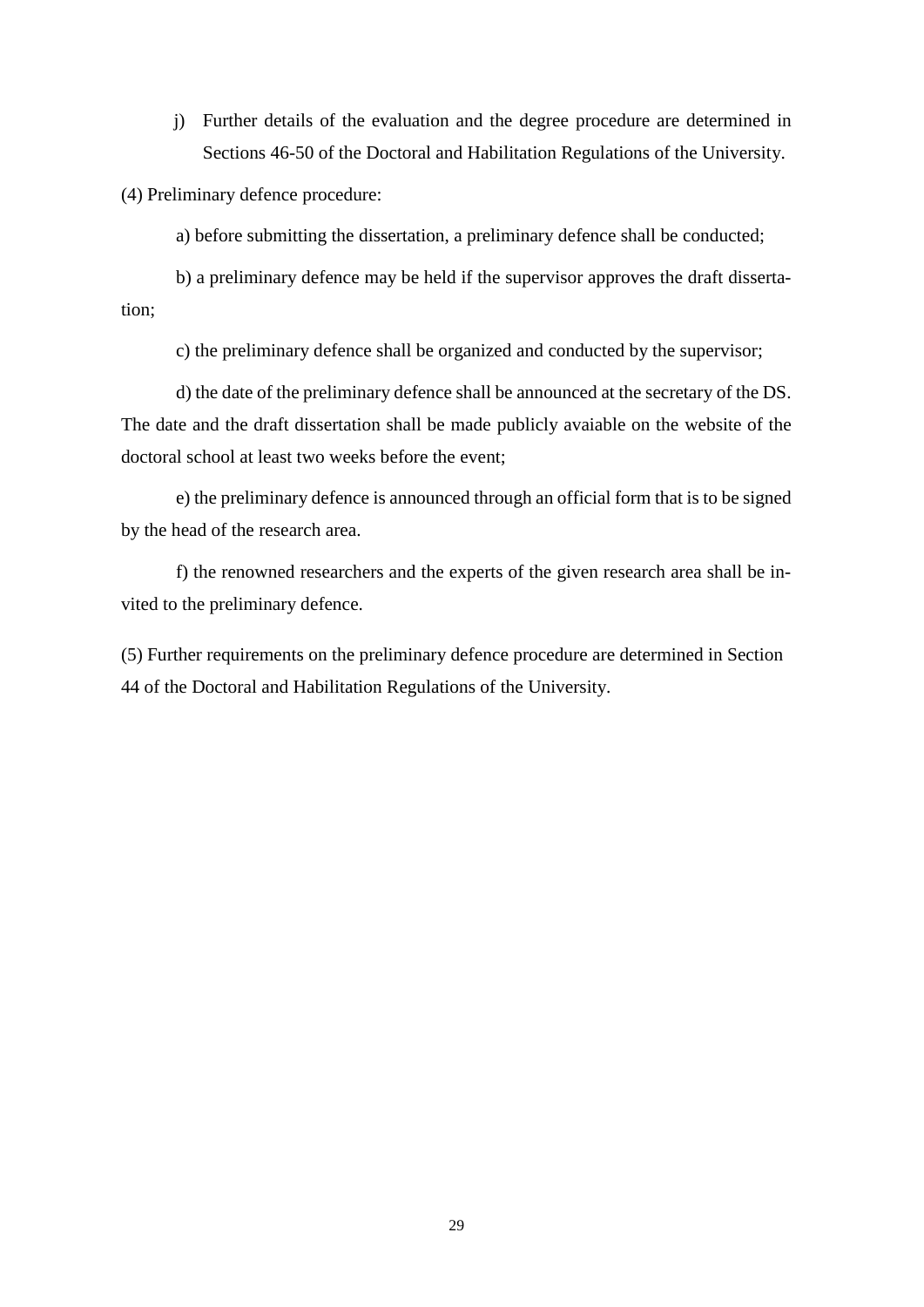#### <span id="page-29-0"></span>**CHAPTER VII**

### **FINANCE AND QUALITY ASSURANCE OF THE DSMS**

### **Section 25**

### **Finance of the DSMS**

- (1) The DSMS does not undertake business activities separately from the University.
- (2) The head of the DSMS is involved in making decisions regarding the use of available funds.
- (3) The rules of business activities are detailed in the University's Operating Regulations and Business Regulations.

### **Section 26**

### **Quality assurance system of the DSMS**

- (1) The DSMS operates a functional quality assurance system within the unified quality assurance system of the University and the Faculty of Military Sciences and Officer Training. A fundamental criteria for quality assurance is a system that accurately measures the performance of doctoral students and the faculty, that sets high standards for each assessed individual.
- (2) The quality assurance system of the DSMS enforces the specific requirements for scientific activities.
- (3) The monitoring (data collection) system of the doctoral school gathers all relevant data, factor, opinion (including those of students, customers and other external parties) that can be measured and compared to each other. It evaluates the training programme, research, student and lecturer performance, organizational structure, training material as well as the actual status of the educational infrastructure, then it defines the extent deviation from the requirements.
- (4) The quality assessment proposes to the dean, head of the DSMS, UDHC, Vice-Rector for Science and DCD a recommendation for action or regulation.
- (5) The quality control verifies the operation of the quality assurance system.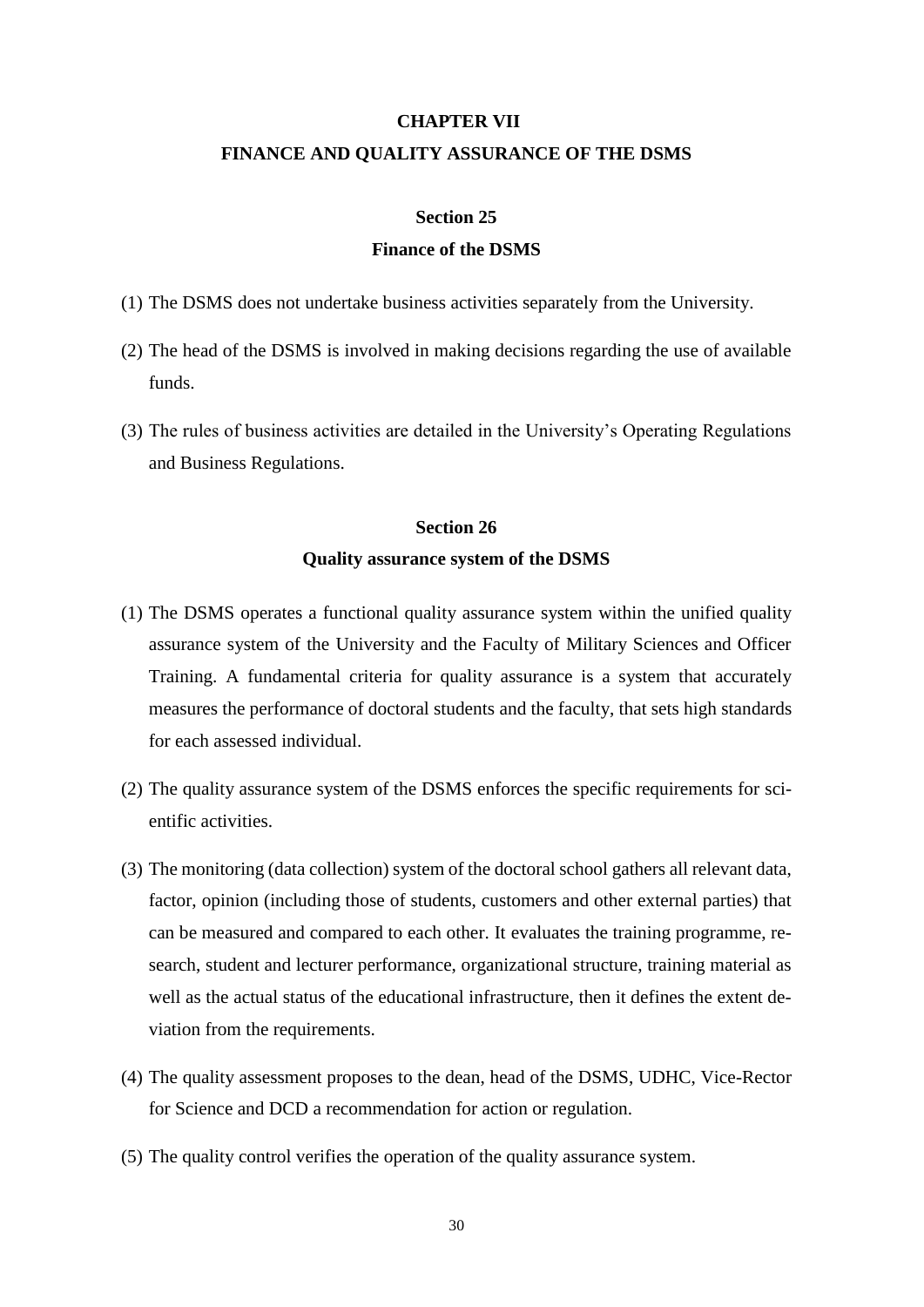(6) The specific steps to be taken within the quality assurance system of the DSMS are detailed in the quality assurance manual of the Faculty and in the Quality Assurance Plan of the Doctoral School.

### **CHAPTER VIII**

### <span id="page-30-0"></span>**RELATIONS AND COOPERATION RULES OF THE DSMS**

### **Section 27 Relations of the DSMS**

- (1) In terms of the doctoral training programme and degree procedure, the Doctoral School of Military Sciences strongly cooperates with the Office of Scientific Affairs, the other doctoral schools of the university, the departments organizing the courses in the given research area as well as other institutes of the university. The DSMS maintains its professional relation with other doctoral schools outside of the university. The DSMS also works together with the Ministry of Defence and other ministries, research locations of the MoD, law enforcement officers and national security services representatives, Committee on Military Science of the Hungarian Academy of Sciences as well as the Hungarian Military Science Society.
- (2) With the help of the University and the Faculty, the doctoral school maintains a strong relation with military institutes of other states.
- (3) The research areas of the DSs also liaise independently with other organs of the University and with organizations outside the University in the fields of education they pursue.

### **Section 28 Rules of cooperation of the DSMS**

- (1) Cooperation of the doctoral school with other (external) parties, including the research fields, can be done by taking into account the regulations and by acquiring the approval of the university and the faculty.
- (2) Apart from organizing scientific events, the doctoral school may fund the publication of scientific journals as well from the available financial resources.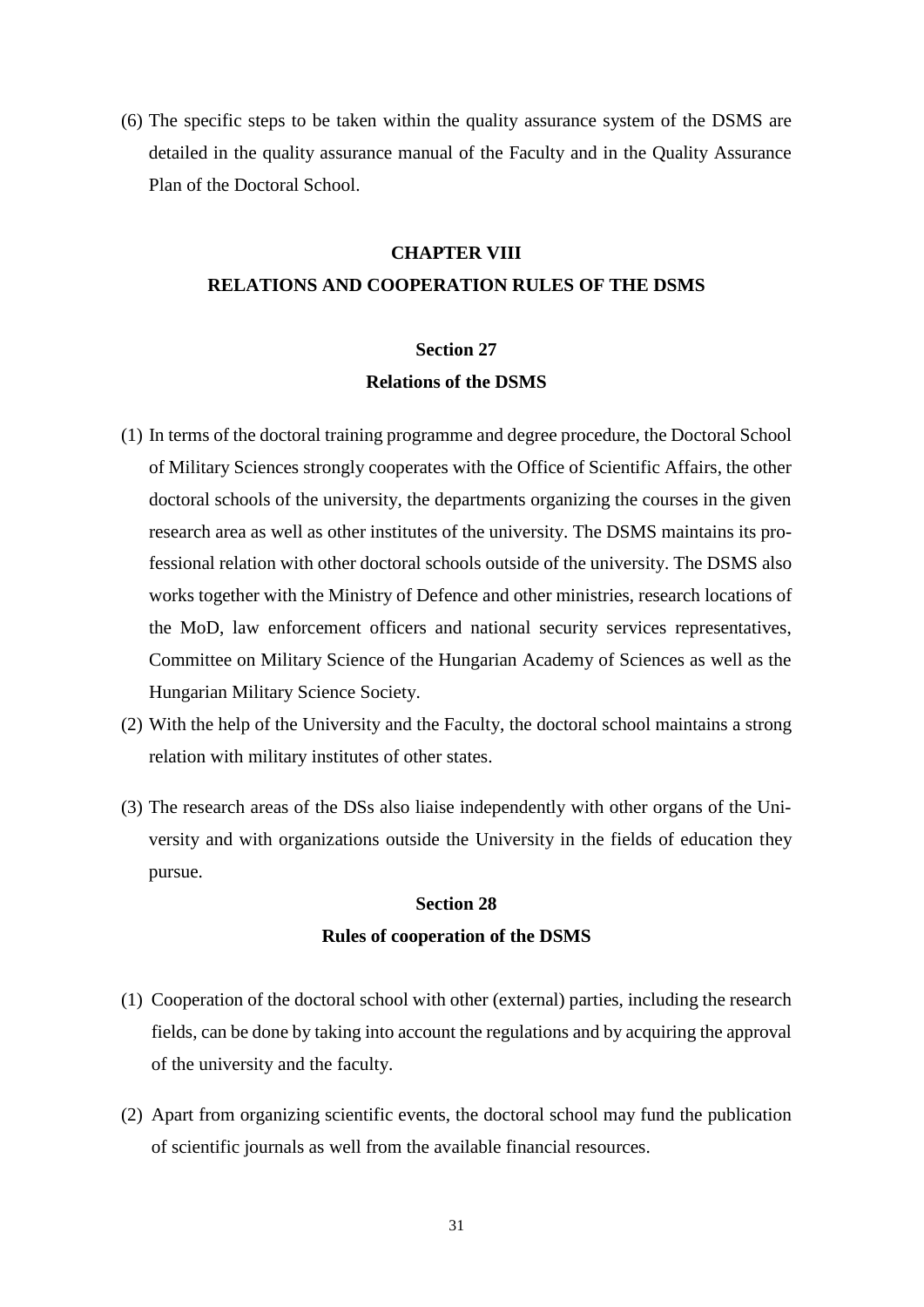# **CHAPTER IX FINAL PROVISIONS**

### **Section 29**

- <span id="page-31-0"></span>(1) The following documents regulate the acts of doctoral candidates, doctoral students and those who are submitting the dissertation and shall comply with: Study and Examination Regulations of NUPS, Student Compensation and Allocation Regulations, Academic and Examination Regulations of the DSMS, and other University regulations regarding students.
- (2) Handling the personal data of doctoral candidates and doctoral students is in compliance with Section 19 of the NHE Act.
- (3) The present regulations had been revised in accordance with the University Doctoral and Habilitation Regulations, which entered into force on 1 July 2019.
- (4) The Regulations of the Doctoral School of Military Sciences has been proposed for reviewal to the Council of the Doctoral School on the 2 September 2019 session. The present regulations has been accepted by the University Doctoral and Habilitation Council on the **x** October 2019 session. The present Regulations enter into force on the day the UDHC approves it.

Budapest, 2019. ………………..

Dr. József Padányi Eng. Major General

university professor, DSc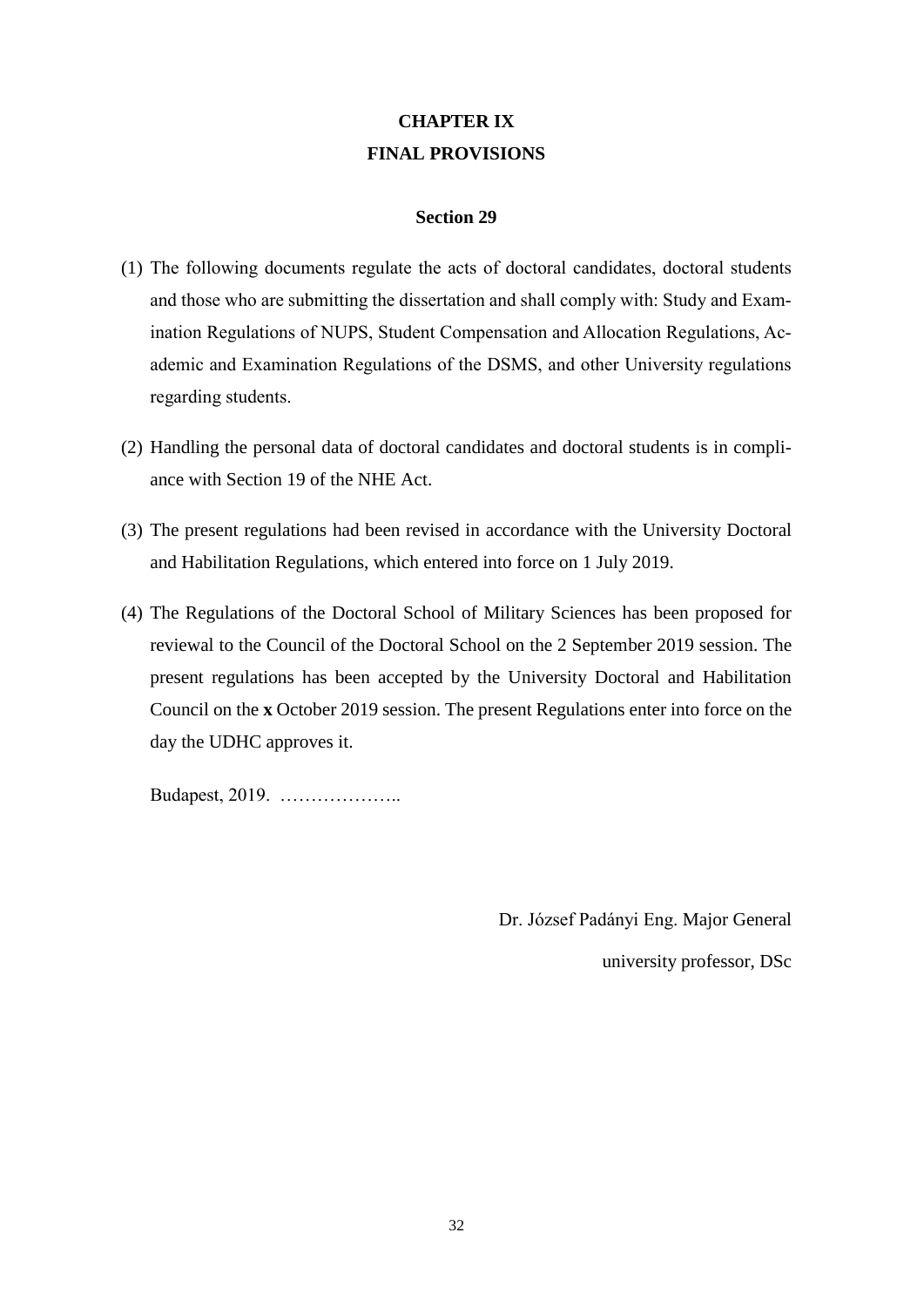### **APPENDICES**

Appendix 1

National University of Public Service Doctoral School of Military Sciences

Institutional ID: FI 99859

### APPLICATION FOR THE COMPREHENSIVE EXAMINATION

#### 1. Personal data:

| Place and date of birth: |
|--------------------------|
|                          |
|                          |
|                          |
|                          |
|                          |
|                          |
|                          |
| Position:                |

### 2. Qualification:

| Language proficiency: |                        |                           |
|-----------------------|------------------------|---------------------------|
| Language              | Level of<br>knowledge: | Certificate number, date: |
|                       |                        |                           |
|                       |                        |                           |
|                       |                        |                           |
|                       |                        |                           |

### 3. Doctoral programme:

form:\* a) organized full-time (day) programmes: scholarship / self-financed;

- b) organized part-time (correspondence) programmes;
	- c) individual programmes;
	- $\overrightarrow{d}$ ) individual preparation.

| Doctoral School of Military Sciences |
|--------------------------------------|
|                                      |
|                                      |

### 4. Numerical data of the scientific activity to date (according to the score table):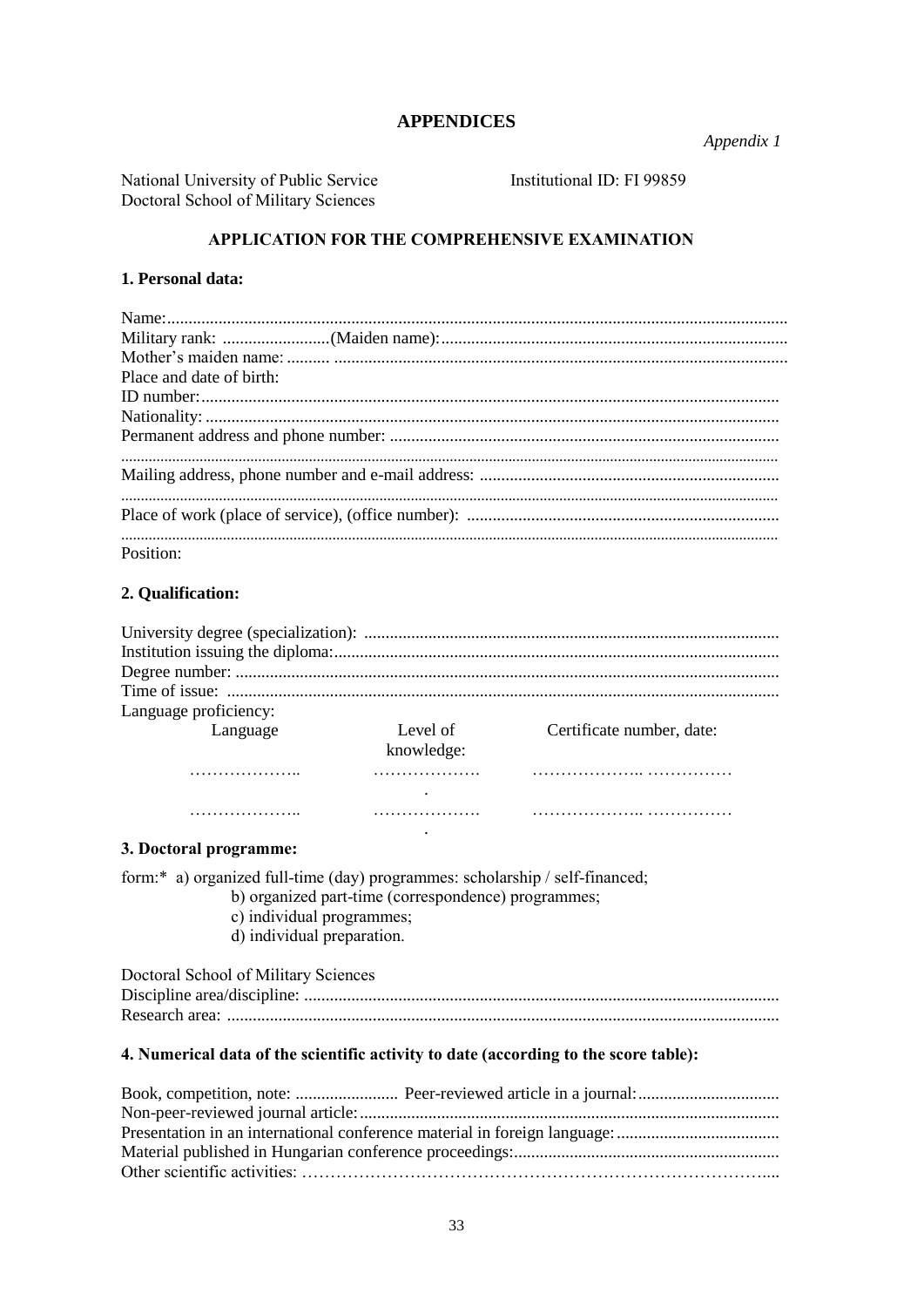*In the light of my criminal responsibility, I declare that the above information is accurate and acknowledge that I am suffering the consequences of any disclosure of false information.*

Done at: ………………, .. ……… month ……day, 20…. year

…………………………………

(signature of the applicant)

### **To be completed by the Doctoral School**

The Doctoral Council of the Discipline has accepted the application: Done at: Budapest .. ……… month ……day, 20…. year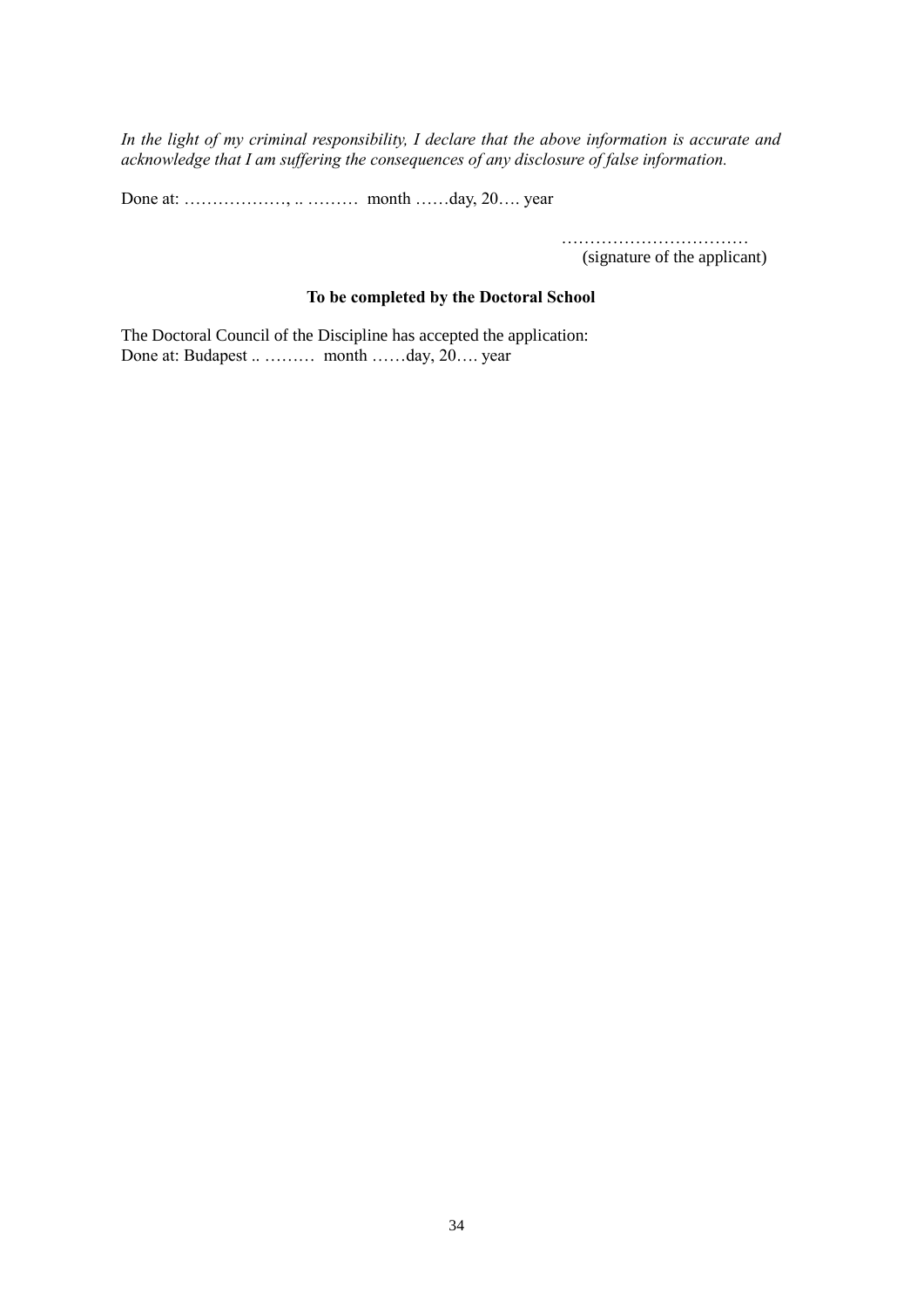Appendix 2.

National University of Public Service Student ID: **Doctoral School of Military Sciences** Institution identification number: FI 99859 Record Number

### **MINUTES ON THE COMPREHENSIVE EXAMINATION**

### 1. Personal information

Name of the doctoral student: 3. Subjects and topics of the comprehensive examination: First subject / subject area: Second subject / subject area: . . . . . . . . . 4. Questions asked and answers given: First subject / subject area: 

Second subject / subject area: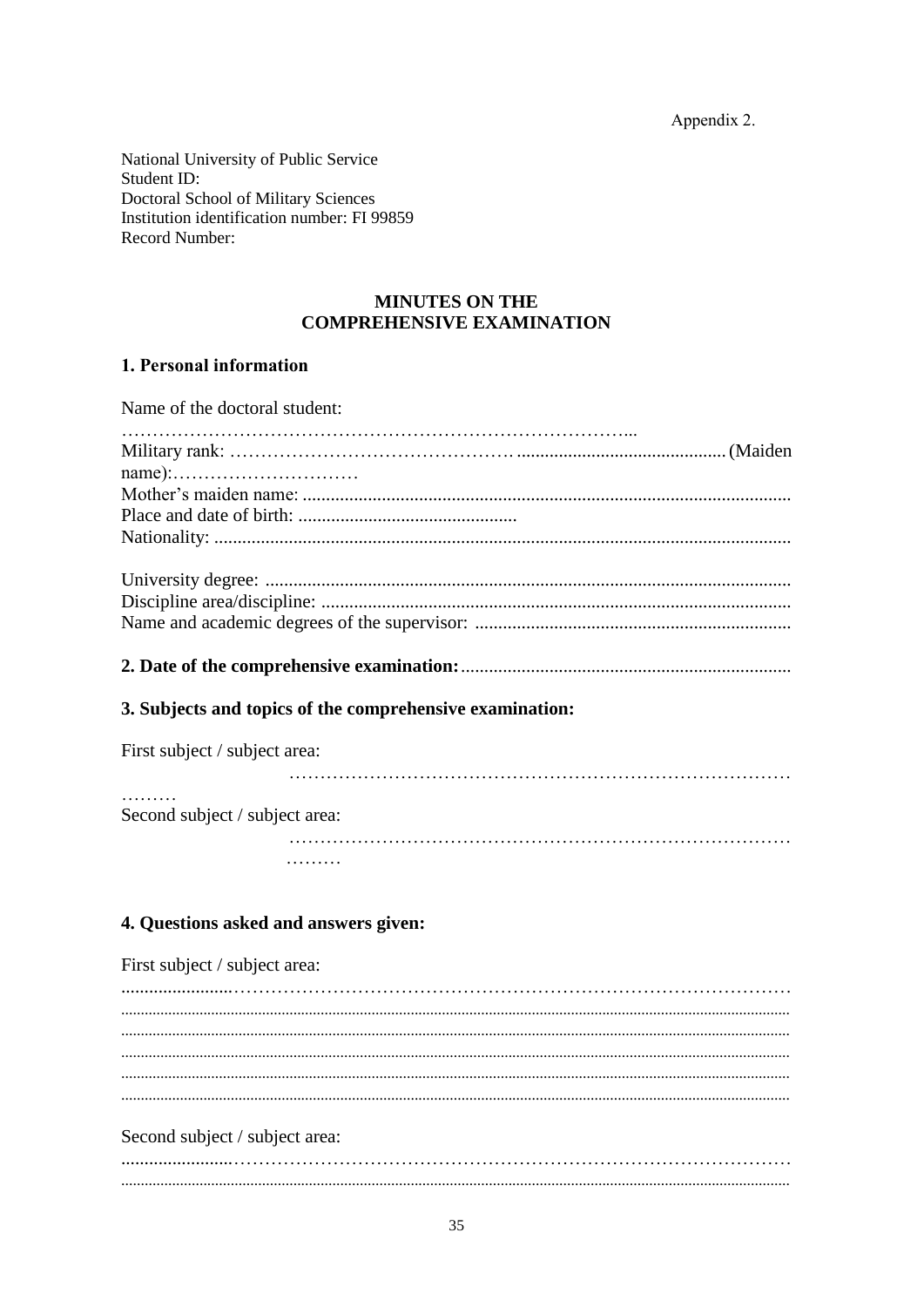### 5.a Evaluation of a 4-member committee:

| Description       | Parts |         | Total score<br>achieved | Total points available | Average<br>points re-<br>ceived<br>(%) |  |
|-------------------|-------|---------|-------------------------|------------------------|----------------------------------------|--|
|                   | Sub   | Subject | Disser-                 |                        |                                        |  |
|                   | ject  | 2       | tation                  |                        |                                        |  |
|                   |       |         |                         |                        |                                        |  |
| Chair of the jury |       |         |                         |                        | 15                                     |  |
| Jury member       |       |         |                         |                        | 15                                     |  |
| Jury member       |       |         |                         |                        | 15                                     |  |
| Jury member       |       |         |                         |                        | 15                                     |  |
| Total points      |       |         |                         |                        |                                        |  |
| earned by parts   |       |         |                         |                        |                                        |  |
| Total points      |       |         |                         |                        |                                        |  |
| available for     | 20    | 20      | 20                      |                        | 60                                     |  |
| each parts        |       |         |                         |                        |                                        |  |

### 5.b Evaluation of a 3-member committee:

| Description       | Subjects |         | Total score<br>achieved | Total points available | Average<br>points re-<br>ceived $(\% )$ |  |
|-------------------|----------|---------|-------------------------|------------------------|-----------------------------------------|--|
|                   | Sub      | Subject | Disser-                 |                        |                                         |  |
|                   | ject     | 2       | tation                  |                        |                                         |  |
|                   | -1       |         |                         |                        |                                         |  |
| Chair of the jury |          |         |                         |                        | 15                                      |  |
| Jury member       |          |         |                         |                        | 15                                      |  |
| Jury member       |          |         |                         |                        | 15                                      |  |
| Total points      |          |         |                         |                        |                                         |  |
| earned by parts   |          |         |                         |                        |                                         |  |
| Total points      |          |         |                         |                        |                                         |  |
| available for     | 15       | 15      | 15                      |                        | 45                                      |  |
| each parts        |          |         |                         |                        |                                         |  |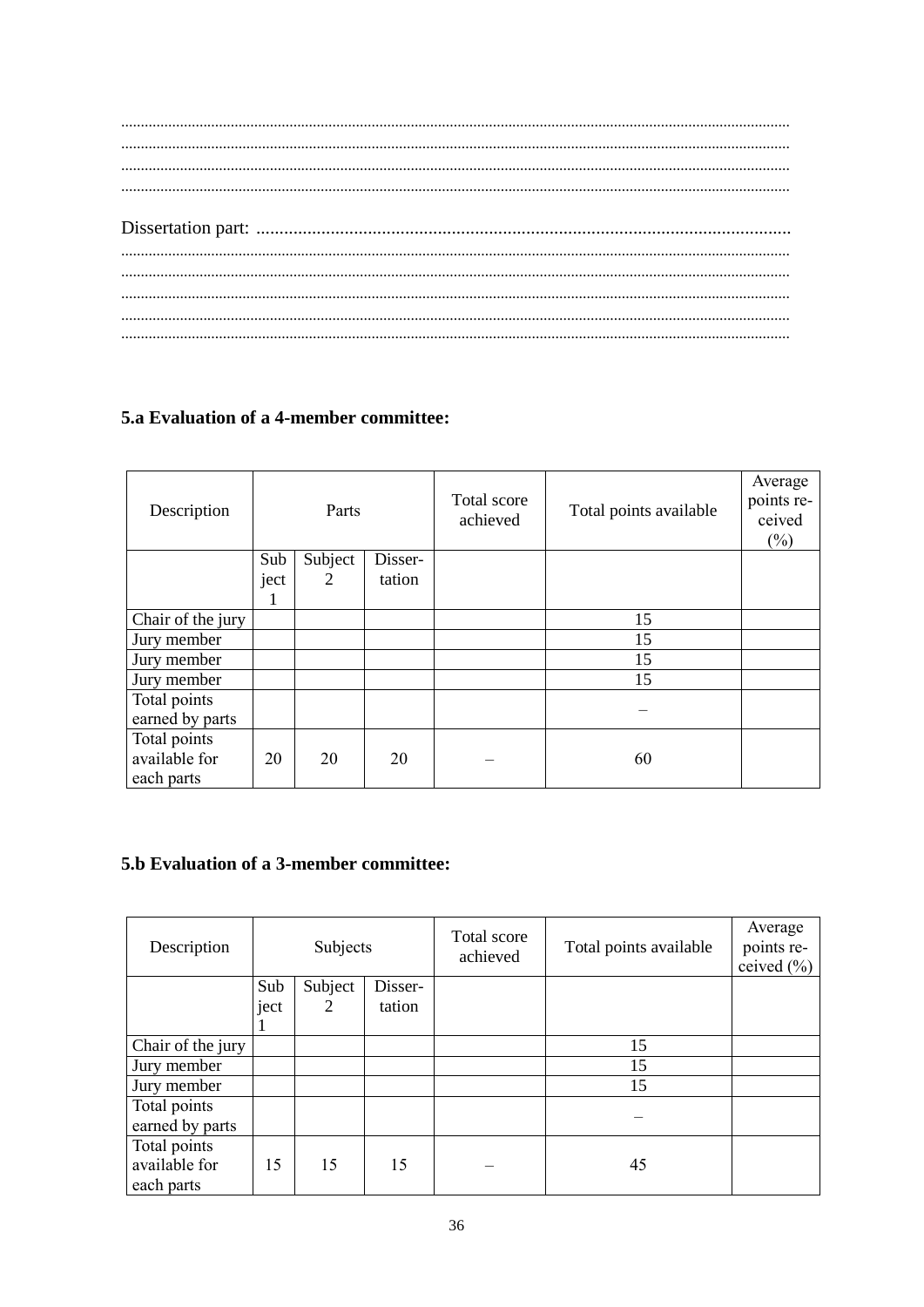Passed (60-100% of points available)

Failed (0-59% of points available)

*(The achieved result should be underlined!)*

Done at Budapest ………………, .. ……… month ……day, 201.... year

Jury member Jury member Jury member

Jury Chair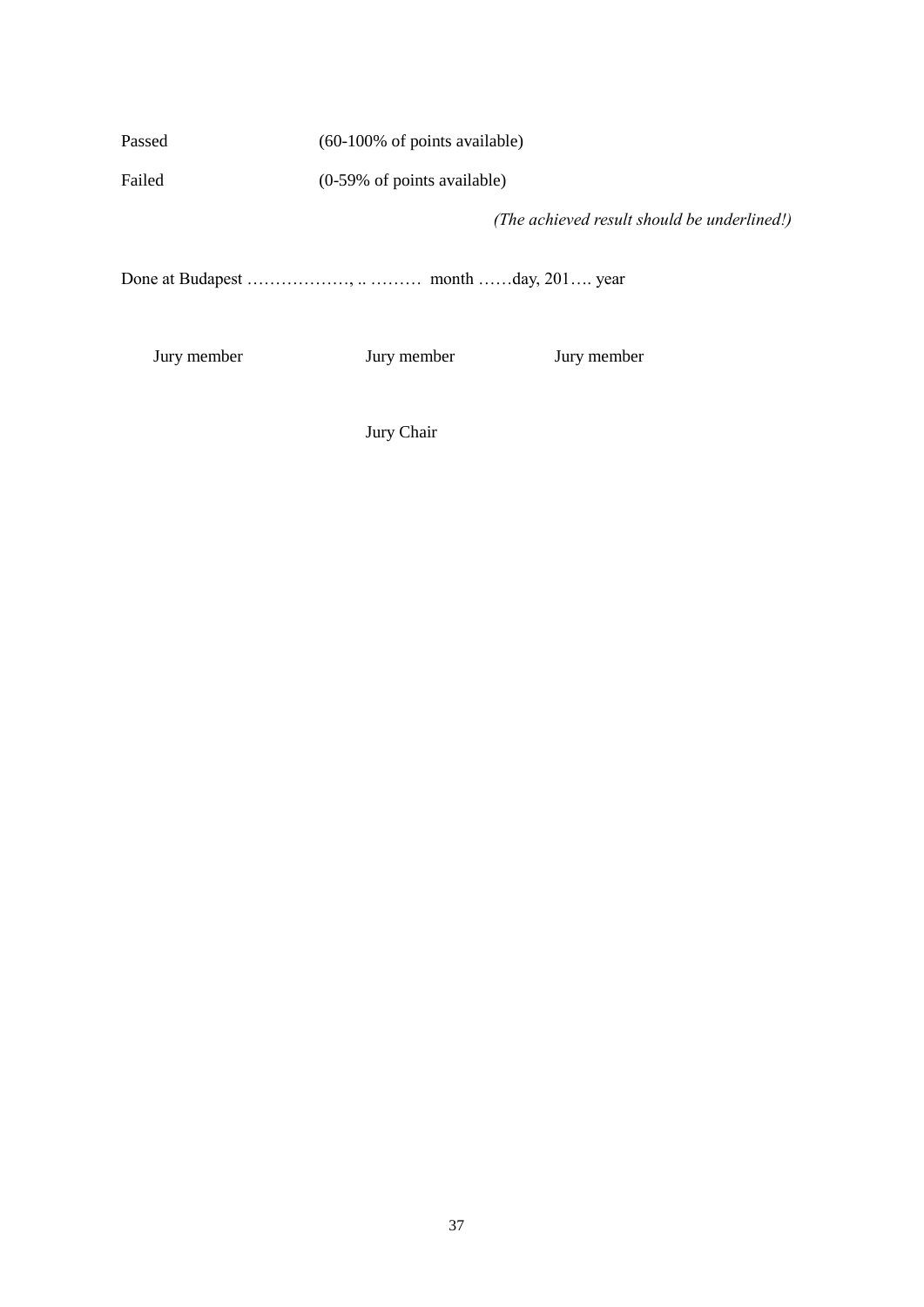Appendix 3.

National University of Public Service Institutional ID: FI 99859 Student ID: Record Number:

### **MINUTES ON THE**

### **DOCTORAL DEFENCE PROCEDURE**

### **1. Personal data:**

Name of the doctoral candidate: Military rank: (Maiden name: Mother's maiden name: Place and date of birth: Nationality: University degree:

**2.** Discipline area/discipline: military science

| 3. | Form                                               | of | doctoral | programme: |
|----|----------------------------------------------------|----|----------|------------|
|    | 4. Name and academic degrees of the supervisor:    |    |          |            |
|    |                                                    |    |          |            |
|    |                                                    |    |          |            |
|    | <b>genre:</b> dissertation, work                   |    |          |            |
|    |                                                    |    |          |            |
|    |                                                    |    |          |            |
|    | 7. Members of the jury and their scientific grade: |    |          |            |
|    |                                                    |    |          |            |
|    |                                                    |    |          |            |
|    |                                                    |    |          |            |
|    | Opponents and their scientific degrees:            |    |          |            |
|    |                                                    |    |          |            |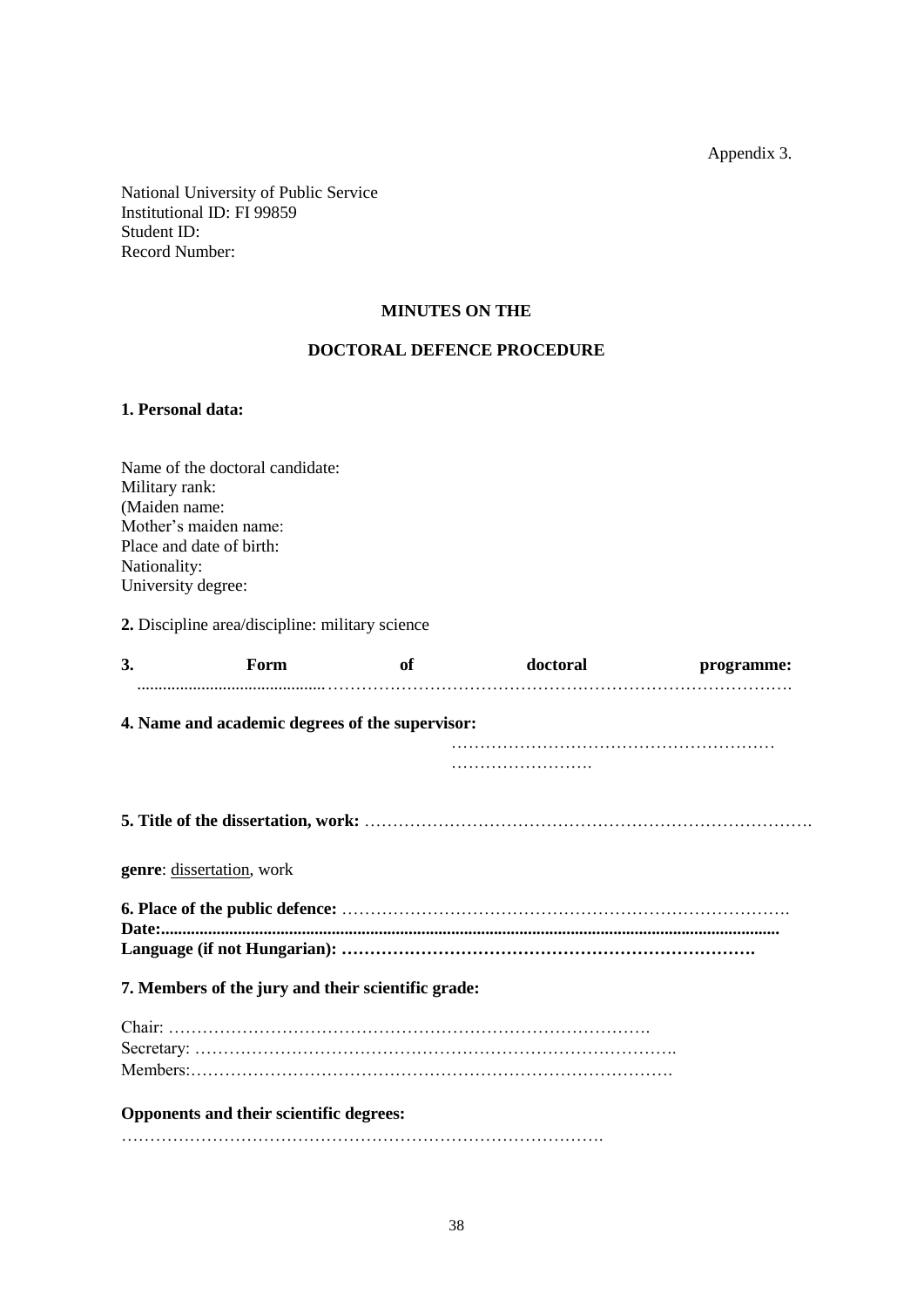**8. Questions raised during the public defence** (summary of the questions and comments):

……………………………………………………………………………………………………… ……………………………………………………………………………………………………… ……………………………………………………………………………………………………… ……………………………………………………………………………………………………… a) name of the participants in the debate: ……………………………………………………………………………………………………… ……………………………………………………………………………………………………… ……………………………………………………………………………………………………… b) summary of the answers given by the candidate: ……………………………………………………………………………………………………… ……………………………………………………………………………………………………… ……………………………………………………………………………………………………… **9. Suggestions made by the opponents after the debate is closed:** a) recommends the award of scientific degree: (name) ………………………………….- ...................................................................... ………………………………….- ...................................................................... b) recommends rejecting the application: (name) ………………………………….- ...................................................................... ………………………………….- ...................................................................... **10. Questions that arose after the public debate, in closed session of the jury, information that may have been requested from the applicant of the doctoral thesis and opponents in closed session, and the jury's position on the issues in question:** …………………………………………………………………………………………………… …………………………………………………………………………………………………… …………………………………………………………………………………………………… ……… **11. Summary of new scientific findings, content and methodological evaluation of the work, possible dissenting opinions, jury resolution on the issues discussed in the public disputation:** ……………………………………………………………………………………………………… ……………………………………………………………………………………………………… ……………………………………………………………………………………………………… **12. Results of the secret ballot conducted by the official jurors and the evaluation committee:**  5 points awarded by ..................................... members